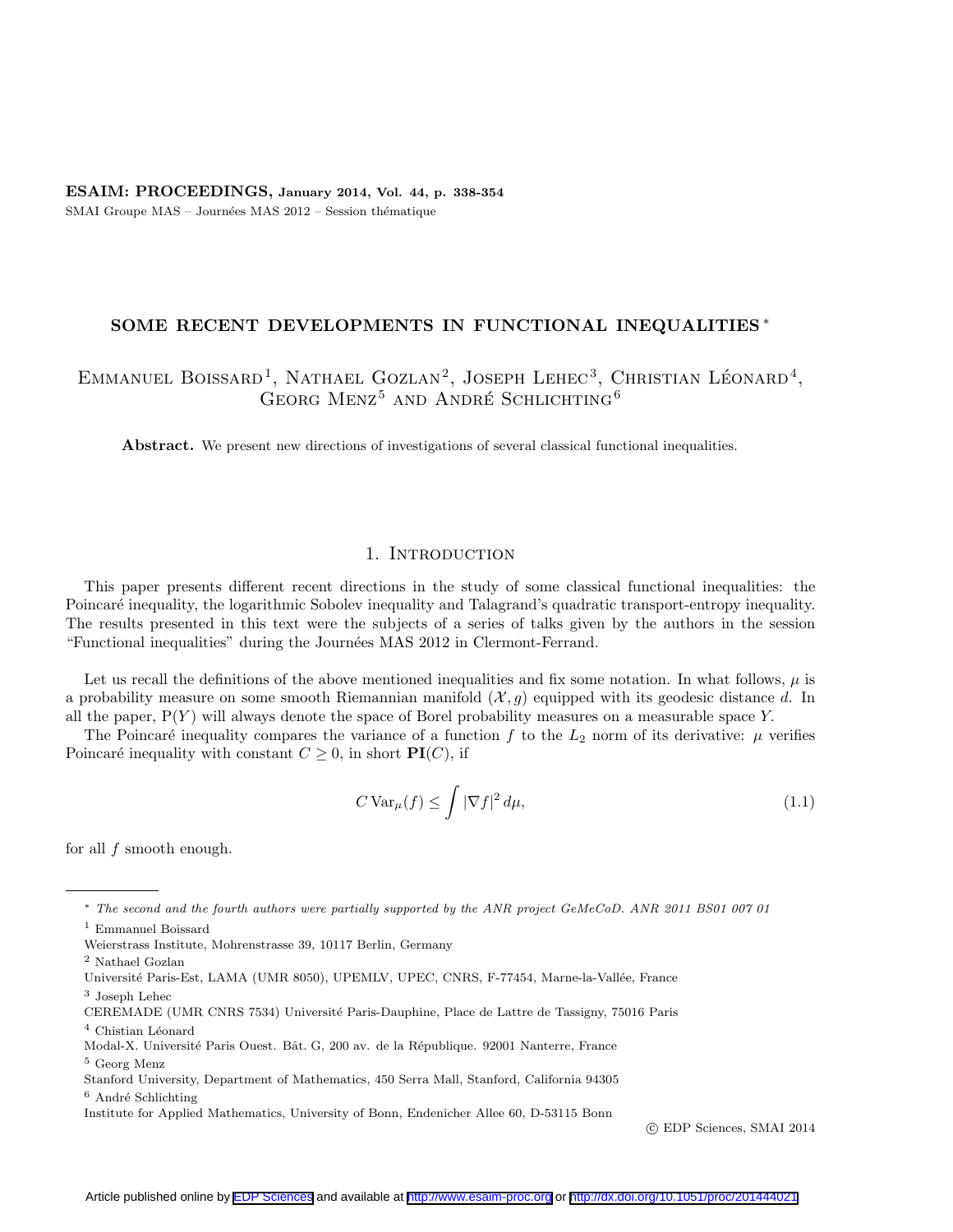In the same spirit, the logarithmic Sobolev inequality gives a similar comparison involving the entropy functional instead of the variance:  $\mu$  verifies the logarithmic Sobolev inequality  $LSI(C)$ ,  $C>0$  if

$$
\operatorname{Ent}_{\mu}(f^2) := \int f^2 \log \left( \frac{f^2}{\int f^2 d\mu} \right) d\mu \le C \int |\nabla f|^2 d\mu, \tag{1.2}
$$

for all smooth enough function  $f$ .

Finally, Talagrand's inequality compares the quadratic transport cost between  $\mu$  and another probability measure  $\nu$  to the relative entropy of  $\nu$  with respect to  $\mu$ :  $\mu$  verifies Talagrand's inequality  $\mathbf{T}_2(C), C \geq 0$ , if

<span id="page-1-3"></span>
$$
W_2^2(\nu,\mu) \le CH(\nu|\mu), \qquad \forall \nu \in P(\mathcal{X}).\tag{1.3}
$$

In the equation above,  $W_2$  denotes the quadratic Wasserstein distance. Recall that for  $p \geq 1$ ,  $W_p$  is defined, for all  $\mu_0, \mu_1 \in P(\mathcal{X})$ , by

<span id="page-1-1"></span>
$$
W_p^p(\mu_0, \mu_1) := \inf \left\{ \int_{\mathcal{X}^2} d^p(x, y) \, \pi(dxdy); \ \pi \in \mathcal{P}(\mathcal{X}^2) : \pi_0 = \mu_0, \pi_1 = \mu_1 \right\} \tag{1.4}
$$

where  $\pi_0(dx) := \pi(dx \times \mathcal{X})$  and  $\pi_1(dy) := \pi(\mathcal{X} \times dy)$  are the marginal measures on  $\mathcal{X}$  of  $\pi \in \mathrm{P}(\mathcal{X}^2)$ . The relative entropy  $H(\nu|m)$  of a probability measure  $\nu$  with respect to a general positive measure m is defined by

<span id="page-1-2"></span>
$$
H(\nu|m) = \int \log \frac{d\nu}{dm} \, d\nu,\tag{1.5}
$$

if v is absolutely continuous with respect to m and  $+\infty$  otherwise. When m is a probability measure,  $H(\nu|m) \geq 0.$ 

We refer to [\[BE85\]](#page-15-0), [\[ABC](#page-15-1)<sup>+</sup>00], [\[Led01\]](#page-16-0), [\[Roy07\]](#page-16-1), [\[GL10\]](#page-16-2), [\[Vil03,](#page-16-3) [Vil09\]](#page-16-4), [\[BGL13\]](#page-15-2) for general introductions to these functional inequalities and their applications to the study of Markov semigroups, concentration of measure, statistical mechanic, geometric inequalities. . . Let us just mention the following well known results. First, the basic hierarchy between these three inequalities, which was discovered by Otto and Villani in [\[OV00\]](#page-16-5), is the following

$$
LSI(C) \Rightarrow T_2(C) \Rightarrow PI(2/C).
$$

Second, a well known sufficient condition for LSI is the Bakry-Emery condition  $CD(\kappa, \infty)$  [\[BE85\]](#page-15-0): if  $\mu =$  $e^{-V(x)} dx$ , where dx is the Riemannian measure and V a function of class  $\mathcal{C}^2$  verifies

<span id="page-1-0"></span>
$$
Ric + Hess V \ge \kappa,\tag{1.6}
$$

then  $\mu$  verifies LSI(2/ $\kappa$ ). Finally, let us mention that the works by Lott-Villani [\[LV09\]](#page-16-6) and Sturm [\[Stu06a,](#page-16-7) [Stu06b\]](#page-16-8) introduced a new definition of the condition  $CD(\kappa, \infty)$  that makes sense for general geodesic metric spaces. This new definition is formulated in terms of convexity properties of the relative entropy functional along the geodesics for the Wasserstein distance  $W_2$  (see Section 2 for more informations). When the metric space is a Riemannian manifold, the  $CD(\kappa, \infty)$  condition of Lott-Sturm-Villani coincides with the Bakry-Emery condition [\(1.6\)](#page-1-0).

The paper is organized as follows.

Section 2 contains the contribution by Christian Léonard based on his papers [Léoa,Léob,Léoc]. The general question considered there is how to extend the  $CD(\kappa, \infty)$  condition to discrete spaces. Indeed, for such spaces, the Lott-Sturm-Villani  $CD(\kappa, \infty)$  condition can not be satisfied. Section 2 presents some new ideas related to discrete Markov processes that could yield to an interesting discrete version of  $CD(\kappa, \infty)$ .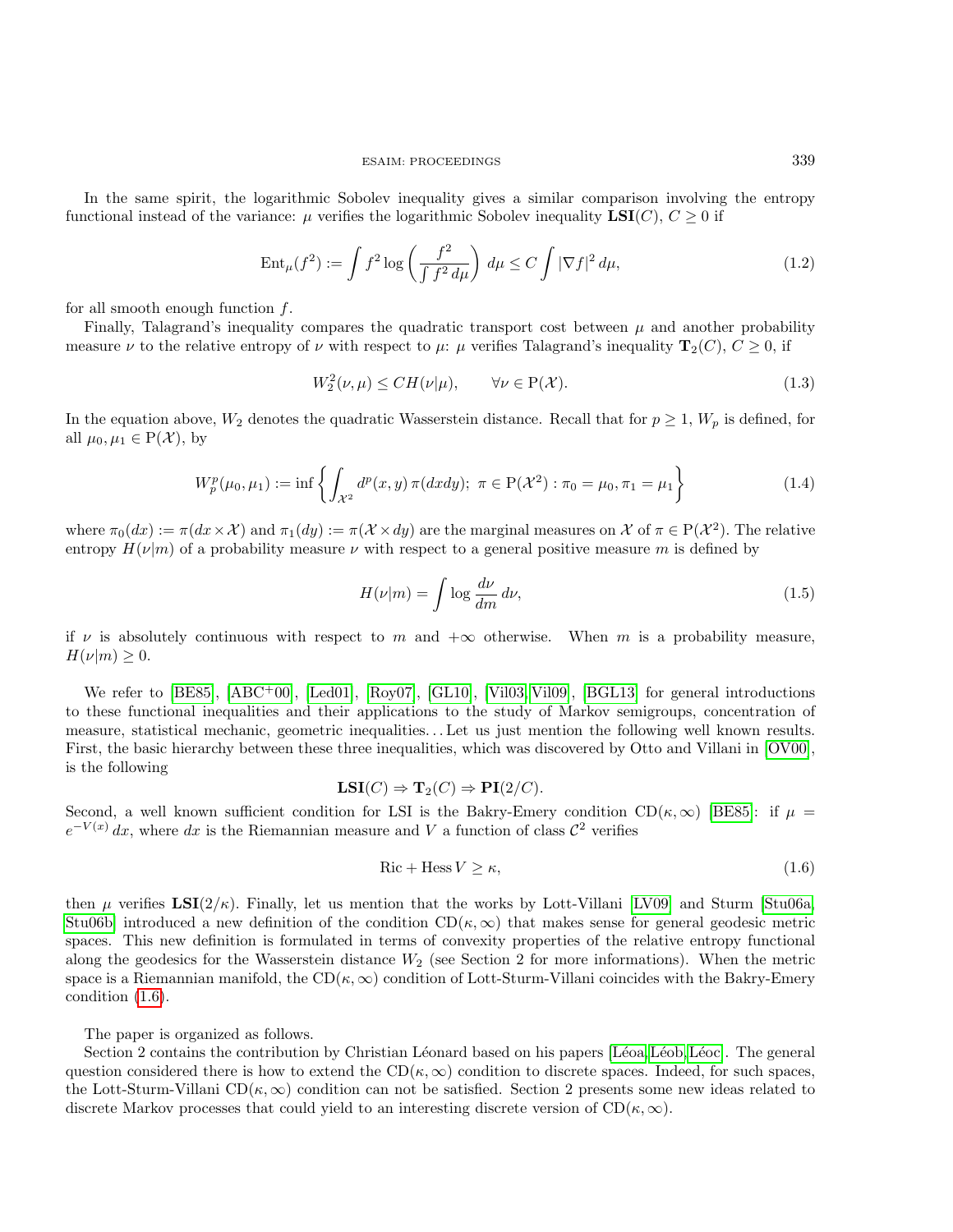Section 3 contains the contribution of Emmanuel Boissard based on his paper [\[BLG12\]](#page-15-3) (joint with Thomas Le Gouic) and deals with the question of finding a good approximation of a continuous distribution by a discrete one. The quality of the approximation is measured with respect to the Wasserstein distances  $W_p$ . Transport inequalities play a role to give some quantified version of Varadarajan theorem, namely to show that with high probability the empirical distribution of an i.i.d sequence sequence is close in  $W_2$  distance to the reference probability.

Section 4 contains Joseph Lehec's contribution based on [\[Leh12\]](#page-16-12). A representation formula of the relative entropy with respect to the Wiener measure is used to provide unified proofs of several classical functional inequalities for Gaussian measures. In Section 4, the technique is illustrated by showing a short proof of the  $T<sub>2</sub>$ inequality for the Wiener process.

Section 5 contains the contribution by Georg Menz and André Schlichting based on [\[MS12\]](#page-16-13). The question is to give a precise asymptotic for the Log-Sobolev or Poincaré constants of a Gibbs measure  $\mu_T(dx) = \frac{1}{Z_T} e^{-H(x)/T} dx$ when  $T \to 0$  (low temperature). Under different regularity assumptions, the Eyring-Kramer [\[GLE41\]](#page-16-14) formula gives the first order behavior of the Poincaré constant. In section 5, an alternative proof of this formula is sketched using a variance decomposition formula and a transport argument.

#### Acknowledgements

Many thanks to the organizers of the *Journées MAS 2012* at Clermont-Ferrand, with a special mention for Arnaud Guillin.

### 2. Two transforms of Markov processes related to curvature

### Introduction

We sketch some ideas related to the problem of defining a type of Ricci curvature for metric measure spaces. We especially have in mind the case of a discrete space. Our guideline is standard: we rely on convexity properties of some relative entropy along interpolations. Our thesis is that not only displacement interpolations (related to optimal transport), but also *entropic* interpolations (related to the Schrödinger problem) could be useful for the purpose of understanding curvature. To construct these entropic interpolations, we introduce two transforms: (i) the  $(f, q)$ -transform of a Markov measure and (ii) a slowing down procedure which allows to recover displacement interpolations as limits of entropic ones.

At Section [2.1,](#page-2-0) basic facts about the Lott-Sturm-Villani theory are recalled. Then, we give some informal arguments at Section [2.2](#page-4-0) in favor of a specific construction of some displacement interpolation on an abstract space which admits some reversible Markov process. Two transforms of Markov measures appear naturally. The first one which we call  $(f, q)$ -transform, is developed at Section [2.3](#page-6-0) and the second one, which is a slowing down procedure, is commented on at Section [2.4.](#page-8-0)

Most of the present material comes from the papers [Léo12, Léoa, Léob]. Very little about literature is proposed; more is given in the previously cited papers.

### <span id="page-2-0"></span>2.1. Lower bounded curvature and its connections with some functional inequalities

We recall the basis of the Lott-Sturm-Villani theory of lower bounded curvature on length spaces. The reference textbook on the subject is Villani's textbook [\[Vil09\]](#page-16-4).

### Basic facts about the Lott-Sturm-Villani theory

Let  $\mathcal X$  be a Riemannian manifold with Riemannian distance d. The Wasserstein pseudo-distance  $W_2$  of order 2 between two probability measures  $\mu_0$  and  $\mu_1$  on  $P(\mathcal{X})$  is defined by [\(1.4\)](#page-1-1). In restriction to  $P_2(\mathcal{X}) :=$  $\{p \in P(\mathcal{X}); \int_{\mathcal{X}} d^2(x_o, x) p(dx) < \infty\},\$ for some  $x_o \in \mathcal{X}, W_2$  is a distance. Suppose for simplicity that  $\mu_0, \mu_1 \in$  $P_2(\mathcal{X})$  are such that the infimum in the expression of  $W_2^2(\mu_0, \mu_1)$  is uniquely achieved (for instance when  $\mu_0$  or  $\mu_1$  is absolutely continuous). Denote  $\hat{\pi} \in P(\mathcal{X}^2)$  this optimal coupling and suppose in addition that  $\hat{\pi}$  doesn't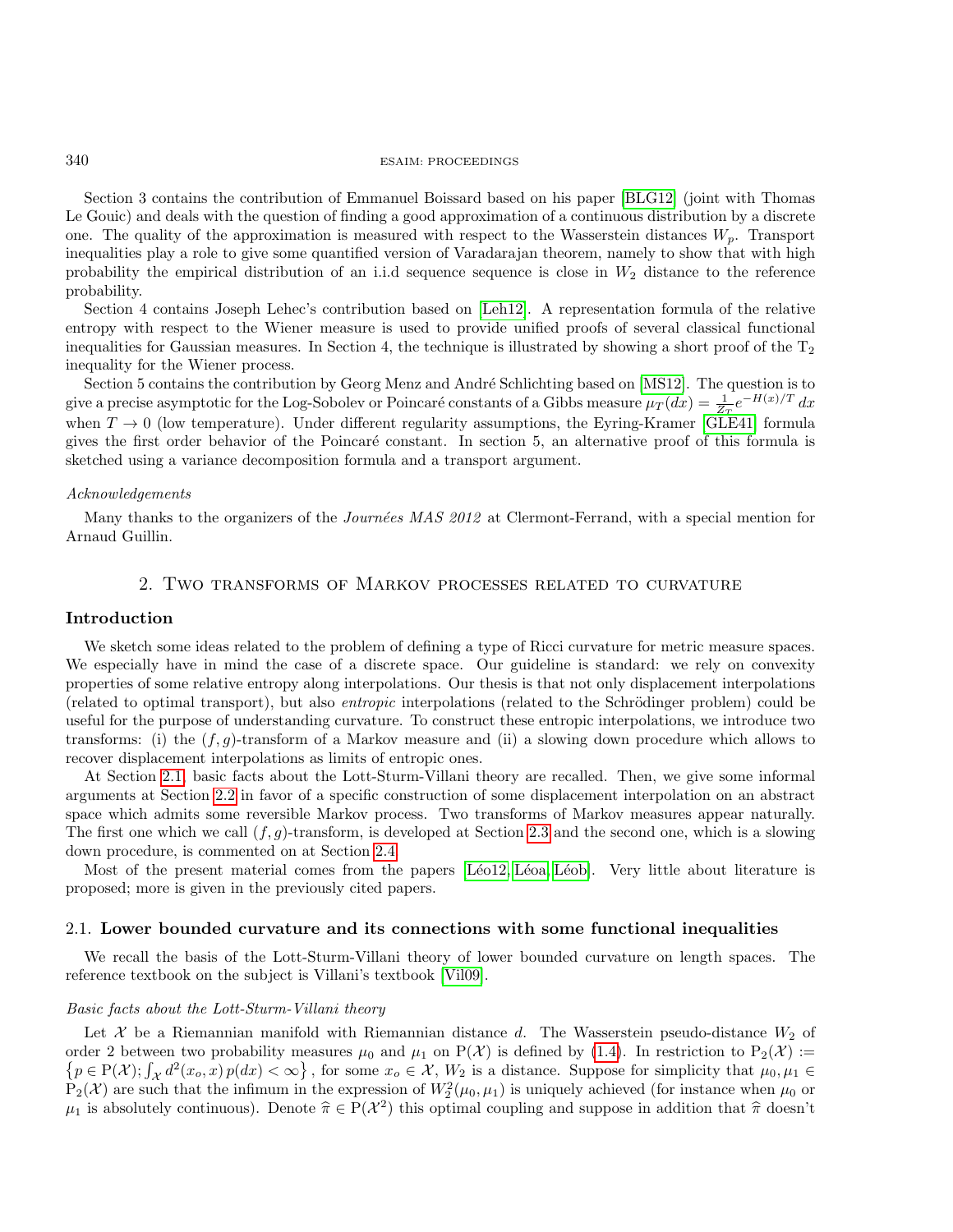give any mass to the cut-locus. Then, the W<sub>2</sub>-displacement interpolation  $[\mu_0, \mu_1] := (\mu_t)_{t \in [0,1]} \in P_2(\mathcal{X})^{[0,1]}$ between  $\mu_0$  and  $\mu_1$  is unique and is given by

<span id="page-3-1"></span>
$$
\mu_t(dz) = \int_{\mathcal{X}^2} \delta_{\gamma_t^{xy}} \,\widehat{\pi}(dxdy), \quad 0 \le t \le 1
$$
\n(2.1)

where for any  $x, y \in \mathcal{X}, \gamma^{xy}$  is the constant speed geodesic path between x and y. It follows from  $d(\gamma_s^{xy}, \gamma_t^{xy}) =$  $|t-s|d(\gamma_s^{xy}, \gamma_t^{xy}), 0 \leq s, t \leq 1$ , that

$$
W_2(\mu_s, \mu_t) = |t - s| W_2(\mu_0, \mu_1), \quad 0 \le s, t \le 1,
$$

meaning that  $[\mu_0, \mu_1]$  is a constant speed geodesic path on  $(P_2(\mathcal{X}), W_2)$ . This interpolation was introduced by McCann in [\[McC97\]](#page-16-16).

Recall that the relative entropy functional  $H$  is defined by  $(1.5)$ .

<span id="page-3-0"></span>**Theorem 2.1** (Sturm-von Renesse, [\[Sv05\]](#page-16-17)). The compact Riemannian manifold  $\mathcal{X}$  has a Ricci curvature bounded from below by  $\kappa \in \mathbb{R}$  if and only if for any  $W_2$ -displacement interpolation  $[\mu_0, \mu_1], \mu_0, \mu_1 \in P_2(\mathcal{X}),$ we have

$$
H(\mu_t|\text{vol}) \le (1-t)H(\mu_0|\text{vol}) + tH(\mu_1|\text{vol}) - \kappa W_2^2(\mu_0, \mu_1)t(1-t)/2, \quad \forall 0 \le t \le 1,
$$
  
is the normalized volume measure on X

where vol is the normalized volume measure on  $\mathcal{X}$ .

As  $t \mapsto \mu_t$  is not twice differentiable, this is a nonsmooth statement for the informal convexity inequality  $\frac{d^2}{dt^2}H(\mu_t|vol) \geq \kappa W_2^2(\mu_0, \mu_1)$ . Some interesting consequences of this powerful result are the follow to equilibrium and concentration of the equilibrium measure properties.

(1) Exponential W<sub>2</sub>-contraction of the heat flow: Let  $\nu_t = \nu_0 e^{t\Delta}$  denote the heat flow starting at  $\nu_0 \in P_2(\mathcal{X})$ ;  $\Delta$  is the Laplace-Beltrami operator. Then, for all  $\alpha, \beta \in P_2(\mathcal{X}),$ 

$$
W_2(\alpha e^{t\Delta}, \beta e^{t\Delta}) \le e^{-\kappa t} W_2(\alpha, \beta), \quad t \ge 0.
$$

It follows immediately that when  $\kappa > 0$ , the heat flow performs an exponentially fast convergence to equilibrium:  $W_2(\mu e^{t\Delta}, \text{vol}) \leq e^{-\kappa t} W_2(\mu, \text{vol}), t \geq 0.$ 

(2) Logarithmic Sobolev inequality: When  $\kappa > 0$ , then  $LSI(2/\kappa)$  is satisfied. This can be restated as follows: for all  $\mu \in P(\mathcal{X}),$ 

<span id="page-3-2"></span>
$$
H(\mu|\text{vol}) \le \kappa^{-1} I(\mu|\text{vol}),\tag{2.2}
$$

where  $I(\mu|\text{vol}) := \frac{d}{dt}_{|t=0} H(\mu e^{t\Delta}|\text{vol}) = \frac{1}{2} \int_{\mathcal{X}} |\nabla \log \frac{d\mu}{d\text{vol}}|^2 d\mu$  is the Fisher information of  $\mu$  with respect to vol (entropy production). Again, we see that the heat flow performs the following exponentially fast convergence to equilibrium:

<span id="page-3-3"></span>
$$
H(\mu e^{t\Delta}|\text{vol}) \le e^{-\kappa t} H(\mu|\text{vol}), \quad t \ge 0. \tag{2.3}
$$

(3) Talagrand's transport inequality: When  $\kappa > 0$ , then  $T_2(2/\kappa)$  is verified. As was recalled in the introduction, LSI implies  $T_2$ , but the entropy convexity allows for a direct proof. Furthermore, for each  $n \geq 1$ ,  $\mathbf{T}_2$  also holds for the volume measure vol<sup>⊗n</sup> on the product space  $\mathcal{X}^n$ : For all  $\mu \in \mathrm{P}(\mathcal{X}^n)$ ,

$$
\frac{\kappa}{2} W_2^2(\mu, \text{vol}^{\otimes n}) \le H(\mu |\text{vol}^{\otimes n}),
$$

with the same constant  $\kappa$ . Marton's argument leads us to a *dimension-free* Gaussian concentration inequality for the equilibrium measure vol<sup>⊗n</sup> on  $\mathcal{X}^n$  : For any  $n \geq 1$ , vol<sup>⊗n</sup> concentrates as the Gaussian measure with variance  $\kappa^{-1}$ . This means that for any measurable subset  $A \subset \mathcal{X}^n$  such that vol<sup>⊗n</sup>(A) ≥ 1/2,

$$
\text{vol}^{\otimes n}(A^r) \ge 1 - \exp\left(-\kappa (r - r_o)^2/2\right), \quad r \ge r_o := \sqrt{\log(2)}
$$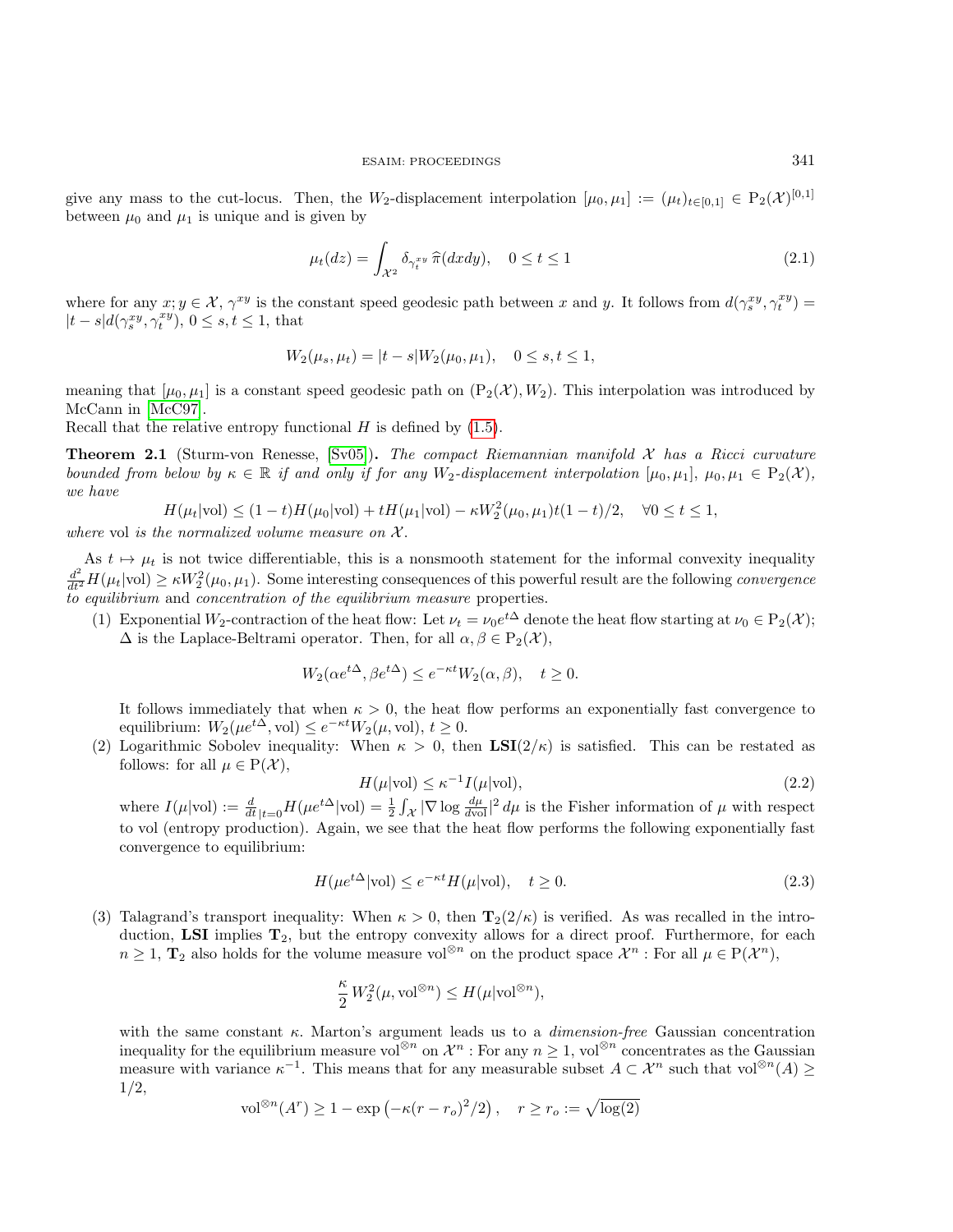where  $A^r := \{x \in \mathcal{X}^n, d_2(x, y) \leq r, \text{ for some } y \in \mathcal{X}^n\}$  is the r-blowup of A with respect to the distance  $d_2$  on  $\mathcal{X}^n$  defined by  $d_2^2(x,y) := \sum_{1 \leq i \leq n} d^2(x_i, y_i)$ . Note that it is shown in [\[Goz09\]](#page-16-18) that dimension-free Gaussian concentration is equivalent to  $T_2$ . For more details about concentration of measure and transport inequalities, including  $LSI \implies T_2$ , Marton's argument and Gozlan's dimension-free concentration result, see [\[GL10\]](#page-16-2) for instance.

The Lott-Sturm-Villani theory [\[LV09,](#page-16-6) [Stu06a,](#page-16-7) [Stu06b\]](#page-16-8) extends these results from the Riemannian manifold setting to any length space  $\mathcal{X}$ , i.e. a metric space which admits constant speed geodesic paths for arbitrary endpoints. Typically, one can think of  $\mathcal X$  as the Gromov-Hausdorff limit of Riemannian manifolds. Unfortunately, this rules out discrete spaces since they are not geodesic. This theory also extends the above results to weighted length spaces where the reference measure vol is replaced by  $m = e^{-V}$  vol for some nonnegative function  $V : \mathcal{X} \to [0, \infty)$ .

#### <span id="page-4-0"></span>2.2. Constructing displacement interpolations

We wish to find a unifying approach, embracing the settings of Riemannian manifolds and weighted valued graphs that leads to curvature results as above.

### Notation

Our basic ingredients are a Polish state space X with its Borel  $\sigma$ -field, the path space  $\Omega \subset \mathcal{X}^{[0,1]}$ , the state P(Ω) of all probability measures on Ω. We denote by  $X = (X_t)_{0 \le t \le 1}$  the canonical process that is defined by  $X_t(\omega) = \omega_t$  for any  $t \in [0,1]$  and any  $\omega = (\omega_s)_{0 \le s \le 1} \in \Omega$ . The law of the random position at time  $0 \le t \le 1$ under  $P \in \mathcal{P}(\Omega)$  is  $P_t = (X_t)_\# P \in \mathcal{P}(\mathcal{X})$ .

#### An expected result

We also choose a reference measure  $m \in M_+(\mathcal{X})$ , the space of nonnegative measures on X, which is going to play the same role as vol or  $e^{-V}$  vol in previous section. Our aim is to design some interpolation  $[\mu_0, \mu_1] =$  $(\mu_t)_{0 \leq t \leq 1} \in P(\mathcal{X})^{[0,1]}$  and consider the relative entropy as a function of time along the interpolation:

$$
h_{(\mu_0,\mu_1)}(t) := H(\mu_t|m), \quad t \in [0,1].
$$

In analogy with Theorem [2.1,](#page-3-0) the expected type of result is as follows.

<span id="page-4-1"></span>**Informal statement 2.2.** If there exists  $\kappa \in \mathbb{R}$  such that for any  $(\mu_0, \mu_1)$ ,

$$
h_{(\mu_0,\mu_1)}(t) \le (1-t)h_{(\mu_0,\mu_1)}(0) + th_{(\mu_0,\mu_1)}(1) - \Phi_L(t,\mu_0,\mu_1;\kappa), \quad \forall t \in [0,1]
$$

where  $\Phi_L$  is some well-chosen function, then the "curvature" of the generator L is bounded from below by  $\kappa$ .

When saying that a Markov generator  $L$  has a lower bounded curvature, we identify the lower bound of the Ricci curvature of a Riemannian manifold with that of its Laplace-Beltrami operator.

A specific question is: "What about a discrete state space  $\mathcal X$  with a graph structure ?"

#### Two transforms

How to interpolate properly between two probability measures  $\mu_0$  and  $\mu_1 \in P(\mathcal{X})$ ? To validate an interpolation, it is necessary that it shares some analogues of the specific properties of the usual  $W_2$ -displacement interpolation. The main idea is as follows.

#### A thought experiment

Suppose you observe at time  $t = 0$  a very large collection of particles that are distributed with a profile close to the probability measure  $\mu_0 \in P(\mathcal{X})$  on the state space  $\mathcal{X}$ .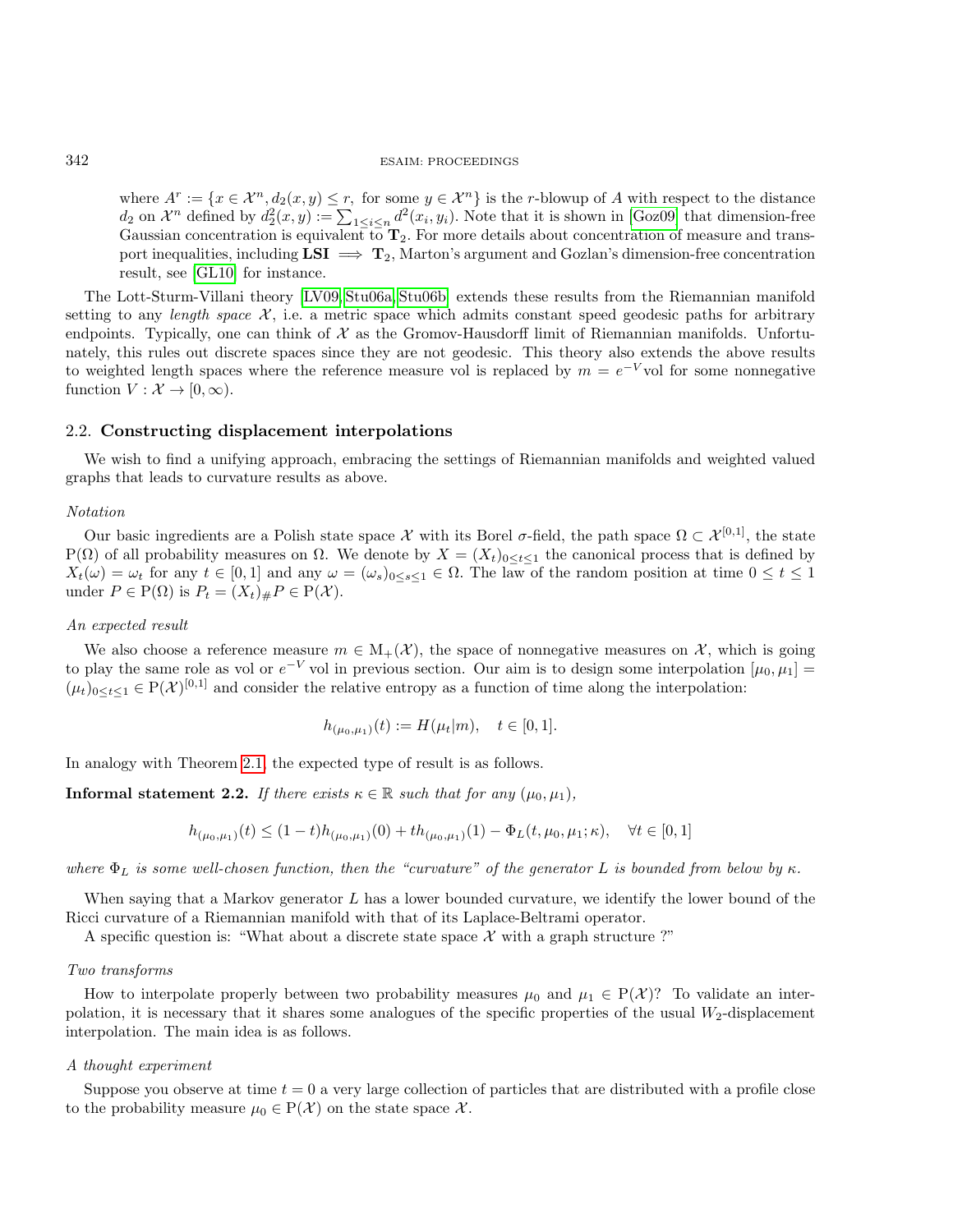- $(1)$  As in the lazy gas experiment proposed by Schrödinger in 1931 [\[Sch31\]](#page-16-19) and also described in Villani's textbook [\[Vil09,](#page-16-4) p. 445] in a different context, ask them to rearrange into a new profile close to some  $\mu_1 \in P(\mathcal{X})$  at some later time  $t = 1$ . Since the particles are able to create mutual optimality (Gibbs conditioning principle), they will find an optimal transference plan between  $\mu_0$  and  $\mu_1$ . For details about the Schrödinger problem, see [Léod].
- $(2)$  Now, we add something new with respect to Schrödinger's original problem: we suppose that the typical speed of these particles is close to zero (the particles are lazy), then each particle will decide to travel at the lowest possible cost, meaning that it chooses an almost *geodesic* path. Indeed, since it is very slow, it is typically expected that its final position is close to its initial one. But it is required by the optimal transference plan that it reaches a distant final position.

Let us go back to  $(2.1)$ . Informally, the Schrödinger problem described at  $(1)$  is responsible for the transference plan  $\hat{\pi}$  while the slowing procedure at (2) enforces the appearance of the geodesic paths in  $\delta_{\gamma}x_y$ . Therefore, it is worth defining the displacement interpolation to be the limit of the flow of t-marginal profiles on  $\mathcal X$  of this lazy particle system, as the number of particles tends to infinity and the slowing down tends to zero-speed.

Let us give a short analytic description of its construction. Let  $R \in M_+(\Omega)$  be a reversible Markov process with generator L and reversing measure  $m \in M_+(\mathcal{X})$ . For instance, one can think of the reversible Brownian motion on  $\mathcal{X} = \mathbb{R}^n$ , i.e. the Wiener measure with Lebesgue measure as its initial marginal or a random walk on a graph  $\mathcal X$  satisfying the detailed balance conditions. Introduce the following two elementary transforms of  $R$ .

### $(1)$   $(f, g)$ -transform:

<span id="page-5-0"></span>
$$
P = f_0(X_0)g_1(X_1)R. \t\t(2.4)
$$

This transform is attached to the Schrödinger problem in the following sense. If the nonnegative measurable functions  $f_0, g_1 : \mathcal{X} \to [0, \infty)$  are such that  $P_0 = \mu_0$  and  $P_1 = \mu_1$ , then  $P \in \mathcal{P}(\Omega)$  corresponds to the most likely random behavior under the constraints of Schrödinger's thought experiment. It is the unique solution of the so-called Schrödinger problem, see [Léod, Thm. 2.12]:

<span id="page-5-1"></span>
$$
H(P|R) \to \min; \qquad P \in P(\Omega) : P_0 = \mu_0, P_1 = \mu_1. \tag{2.5}
$$

The  $(f, g)$ -transform P given at  $(2.4)$  is the response to the need of a collective optimal rearrangement. (2) Slowing down :

$$
L^k := k^{-1}L, \quad k \to \infty.
$$

To see that this corresponds to slowing down, write the Markov semi-group  $e^{tL^k} = e^{(t/k)L}$ ,  $t \geq 0$ . We introduce the sequence  $(R^k)_{k\geq 1}$  in  $M_+(\Omega)$  of Markov measures with initial measure  $R_0^k = m$  and generator  $L^k$  for each  $k \geq 1$ .

Mixing this two transforms leads us to

$$
P^k := f_0^k(X_0)g_1^k(X_1) R^k
$$

where  $f_0^k$  and  $g_1^k$  are chosen such that  $\lim_k P_0^k = \mu_0$  and  $\lim_k P_1^k = \mu_1$ .

<span id="page-5-2"></span>**Definition 2.3.** The displacement interpolation  $[\mu_0, \mu_1] = (\mu_t)_{t \in [0,1]}$  between  $\mu_0$  and  $\mu_1$  is given by

$$
\mu_t := \lim_{k \to \infty} P_t^k, \qquad t \in [0, 1]
$$

if this limit exists.

It is shown in the author's paper [Léo12] that when the particles perform Brownian motions on  $\mathcal{X} = \mathbb{R}^n$ , the resulting interpolation is the usual  $W_2$ -displacement interpolation. In [Léoa], this approach leads to displacement interpolations on a discrete metric graph  $(\mathcal{X}, d)$  which are constant speed geodesic paths on the Wasserstein space  $(P(\mathcal{X}), W_1)$  of order 1 with  $W_1(\mu_0, \mu_1) := \inf \{ \int_{\mathcal{X}^2} d(x, y) \, \pi(dxdy); \ \pi \in P(\mathcal{X}^2) : \pi_0 = \mu_0, \pi_1 = \mu_1 \}.$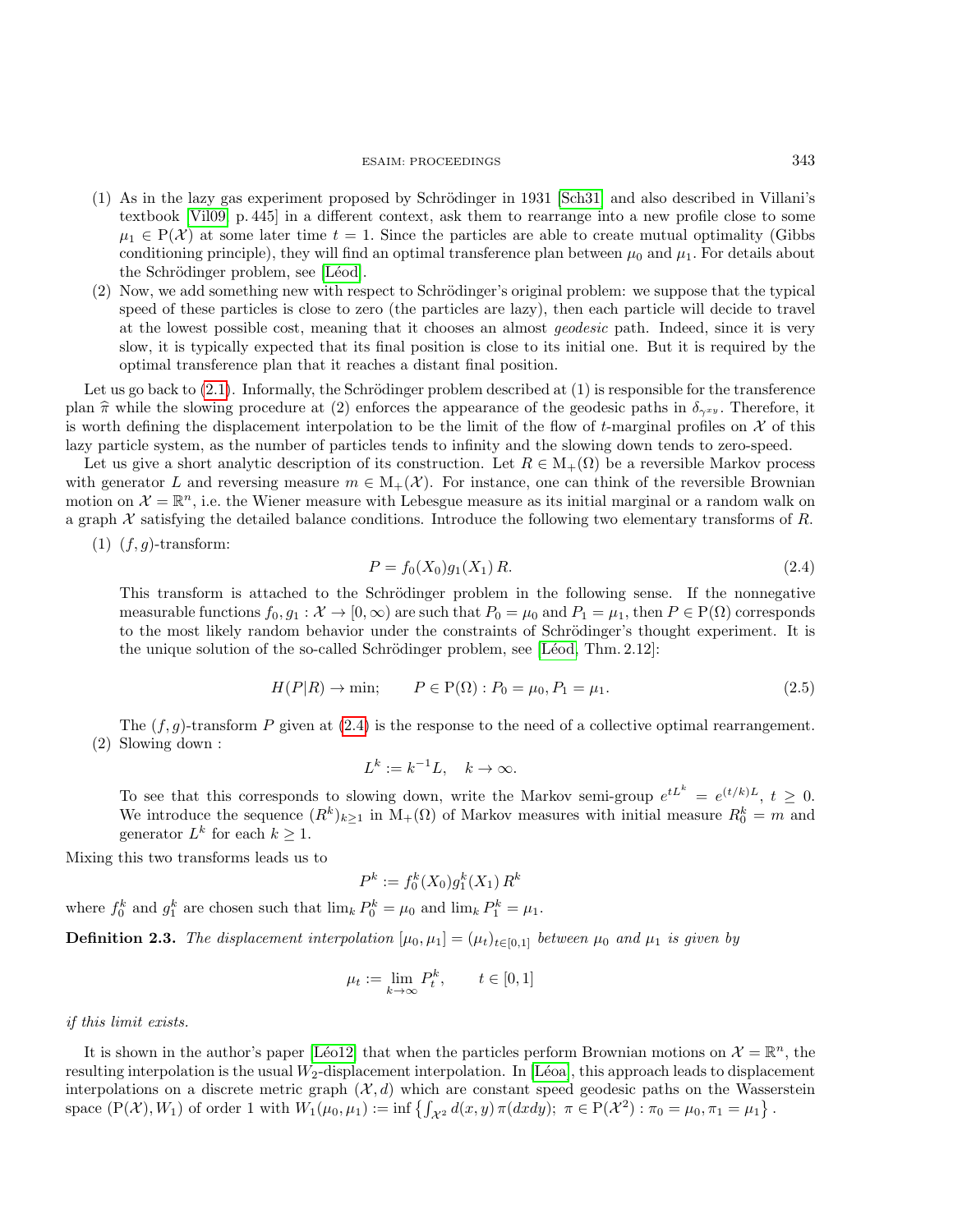### <span id="page-6-0"></span>2.3.  $(f, g)$ -transform

We provide some details about the first transform related to the Schrödinger problem. Let us introduce a time-symmetric version of Doob's h-transform.

**Definition 2.4.** In view of [\(2.4\)](#page-5-0), we call  $P := f_0(X_0)g_1(X_1)R \in P(\Omega)$  an  $(f, g)$ -transform of the Markov path measure  $R \in M_+(\Omega)$ .

Let  $f_0, g_1$  as above be given. We introduce for each  $t \in [0, 1]$ , the functions  $f_t, g_t : \mathcal{X} \to [0, \infty)$  defined by

<span id="page-6-2"></span>
$$
\begin{cases}\n f_t(z) := E_R(f_0(X_0) | X_t = z) \\
 g_t(z) := E_R(g_1(X_1) | X_t = z)\n\end{cases}, \text{ for } P_t\text{-a.e. } z \in \mathcal{X}.
$$
\n(2.6)

The Markov property of the reference path measure  $R$  implies the following result.

<span id="page-6-3"></span>**Theorem 2.5.** The path measure  $P = f_0(X_0)g_1(X_1)R$  is Markov and for each  $0 \le t \le 1$ , its time marginal  $P_t \in P(\mathcal{X})$  is given by  $P_t = f_t g_t m$ .

*Proof.* See [Léod, Thm. 3.4].

**Definition 2.6.** We call  $[\mu_0, \mu_1]^R = (\mu_t)_{t \in [0,1]}$  with  $\mu_t = f_t g_t m$  the R-entropic interpolation between  $\mu_0$  and  $\mu_1$ .

As P is Markov, it admits forward and backward generators  $\overrightarrow{A}$  and  $\overleftarrow{A}$ . To express them, we need to introduce the carré du champ<sup>[1](#page-6-1)</sup> of R. It is defined for any functions u, v on X such that u, v and uv are in dom L, by

$$
\widetilde{\Gamma}(u,v) := L(uv) - uLv - vLu.
$$

In general, the forward and backward generators  $(\partial_t + \overrightarrow{A}_t)_{0 \leq t \leq 1}$  and  $(-\partial_t + \overleftarrow{A}_t)_{0 \leq t \leq 1}$  of P depend explicitly on t. The following informal statement is known for long in specific situations. Rigorous statement and proof are given in [Léoc] for instance.

**Informal statement 2.7.** Under some hypotheses on R, the forward and backward generators of the  $(f, g)$ transform P are given for any function  $u : [0,1] \times \mathcal{X} \to \mathbb{R}$  belonging to some class of regular functions, by

$$
\begin{cases}\n\overrightarrow{A}_t u(x) = Lu(x) + \frac{\Gamma(g_t, u)(x)}{g_t(x)}, & (t, x) \in [0, 1) \times \mathcal{X} \\
\overleftarrow{A}_t u(x) = Lu(x) + \frac{\widetilde{\Gamma}(f_t, u)(x)}{f_t(x)}, & (t, x) \in (0, 1] \times \mathcal{X}\n\end{cases}
$$

where  $f_t, g_t$  are defined at [\(2.6\)](#page-6-2). Because of Theorem [2.5,](#page-6-3) for any t no division by zero occurs  $P_t$ -a.e.

It is worthwhile describing these dynamics in terms of  $\begin{cases} \varphi := \log f, \\ \varphi := \log f, \end{cases}$  $\psi := \log g$ . It gives us

<span id="page-6-4"></span>
$$
\begin{cases}\n\overleftarrow{A}_t = A_{\varphi_t} := L + e^{-\varphi_t} \tilde{\Gamma}(e^{\varphi_t}, \cdot) \\
\overrightarrow{A}_t = A_{\psi_t} := L + e^{-\psi_t} \tilde{\Gamma}(e^{\psi_t}, \cdot)\n\end{cases} \tag{2.7}
$$

where  $\varphi$  and  $\psi$  are solutions of the Hamilton-Jacobi equations

<span id="page-6-5"></span>
$$
\begin{cases}\n(-\partial_t + B)\varphi(t, x) = 0, & 0 < t \le 1, \\
\varphi_0 = \log f_0, & t = 0,\n\end{cases}\n\qquad\n\begin{cases}\n(\partial_t + B)\psi(t, x) = 0, & 0 \le t < 1, \\
\psi_1 = \log g_1, & t = 1,\n\end{cases}\n\tag{2.8}
$$

where the non-linear operator B is defined by  $Bu := e^{-u} L e^u$  for any function u such that  $e^u \in \text{dom } L$ .

<span id="page-6-1"></span><sup>&</sup>lt;sup>1</sup>Its standard definition among the "functional inequalities" community is  $\Gamma = \widetilde{\Gamma}/2$ .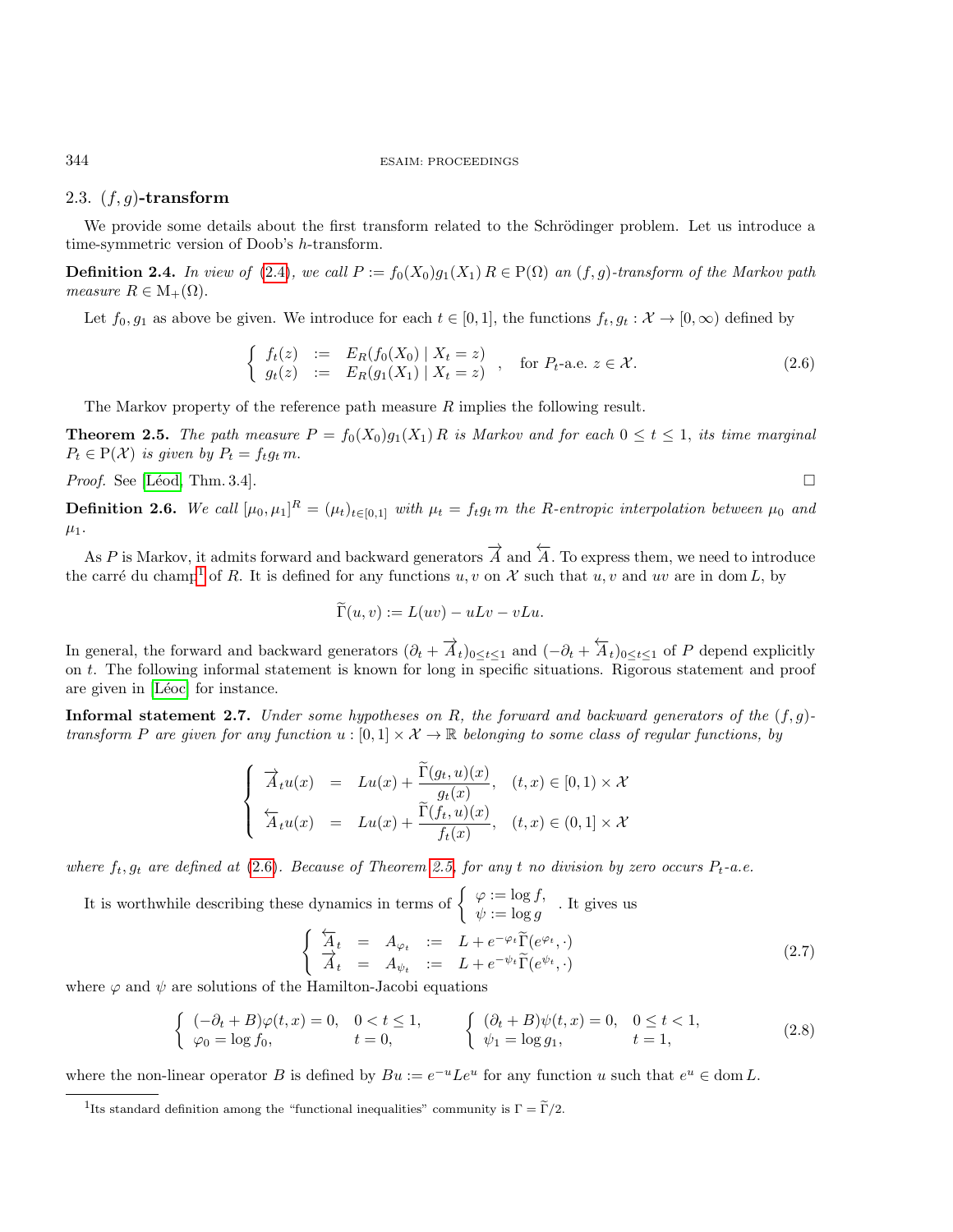### The Brownian case

In the special case where  $R = R^o$  is the reversible Brownian motion on  $\mathcal{X} = \mathbb{R}^n$ , we have  $Lu = L^o u := \Delta u/2$ ,  $Bu = \Delta u/2 + |\nabla u|^2/2$ ,  $\tilde{\Gamma}(u, v) = \nabla u \cdot \nabla v$  for any  $u, v \in C^2(\mathcal{X})$ . The expressions [\(2.7\)](#page-6-4) are

$$
\left\{ \begin{array}{ccc} \overrightarrow{A}_{t} & = & \Delta/2 + \nabla \psi_{t} \cdot \nabla \\ \overleftarrow{A}_{t} & = & \Delta/2 + \nabla \varphi_{t} \cdot \nabla \end{array} \right.
$$

where  $\psi$  solves [\(2.8\)](#page-6-5):

$$
\begin{cases} (\partial_t + \Delta/2)\psi_t(x) + |\nabla \psi_t(x)|^2/2 = 0, & (t, x) \in [0, 1) \times \mathcal{X} \\ \psi_1 = \log g_1, & t = 1, \end{cases}
$$

and  $\varphi$  solves

$$
\begin{cases}\n(-\partial_t + \Delta/2)\varphi_t(x) + |\nabla \varphi_t(x)|^2/2 = 0, & (t, x) \in (0, 1] \times \mathcal{X} \\
\varphi_0 = \log f_0, & t = 0.\n\end{cases}
$$

Let us go back to the general case and define the operators

$$
\begin{cases}\nC &:= B - L \quad \text{(nonlinear part of the HJ operator } B), \\
\Theta(u) &:= e^{-u} \widetilde{\Gamma}(e^u, u) - Cu, \\
\Theta_2(u) &:= L \Theta u + e^{-u} \widetilde{\Gamma}(e^u, \Theta u) + B u e^{-u} \widetilde{\Gamma}(e^u, u) - e^{-u} \widetilde{\Gamma}(e^u B u, u).\n\end{cases}
$$

<span id="page-7-0"></span>**Theorem 2.8** (Second derivative of the entropy along the entropic interpolations). Fix the R-entropic interpolation  $[\mu_0, \mu_1]^R = (\mu_t)_{t \in [0,1]}$  and consider the function

$$
h_{(\mu_0,\mu_1)}(t) := H(\mu_t|m), \quad t \in [0,1].
$$

Then,  $h_{(\mu_0,\mu_1)}$  is twice differentiable on  $(0,1)$  and

$$
h'_{(\mu_0,\mu_1)}(t) = \langle -\Theta(\varphi_t) + \Theta(\psi_t), \mu_t \rangle,
$$
  
\n
$$
h''_{(\mu_0,\mu_1)}(t) = \langle \Theta_2(\varphi_t) + \Theta_2(\psi_t), \mu_t \rangle.
$$

*Proof.* See [Léob].  $\Box$ 

In the Brownian case with some potential V, i.e.  $L = \frac{1}{2}(\Delta - \nabla V \cdot \nabla)$ , we have

$$
\Theta(u) = \Gamma(u)/2 := |\nabla u|^2/2 \n\Theta_2(u) = L\Gamma(u) - 2\Gamma(Lu, u) =: \Gamma_2(u)/2 \n= (||\nabla^2 u||_{\text{HS}}^2 + [\nabla^2 V + \text{Ric}](\nabla u))/2
$$

where  $\text{Ric}_x(v)$  is the Ricci curvature at  $x \in \mathcal{X}$  in direction  $v \in T_x\mathcal{X}$  and  $\Gamma, \Gamma_2$  refer to the standard definitions of the carré du champ and its iteration associated with the generator  $2L$  that were introduced by Bakry and Emery in [\[BE85\]](#page-15-0). We note that  $\Theta$  and  $\Theta_2$  are half the Bakry-Emery operators  $\Gamma$  and  $\Gamma_2$ . Last equality is a consequence of Bochner formula. We see immediately that the curvature-dimension bound  $CD(\kappa,\infty) \iff \Gamma_2 \geq \kappa \Gamma$  writes as

$$
\Theta_2 \geq \kappa \Theta.
$$

An immediate consequence of Theorem [2.8](#page-7-0) is the following

**Corollary 2.9.** Let  $R^o$  be the reversible Brownian motion on the Riemannian manifold X. Then, X has nonnegative Ricci curvature if and only if for any R<sup>o</sup>-entropic interpolation  $(\mu_t)_{t\in[0,1]} = [\mu_0, \mu_1]^{R^o}$ , the function  $t \in [0, 1] \mapsto H(\mu_t|m)$  is convex.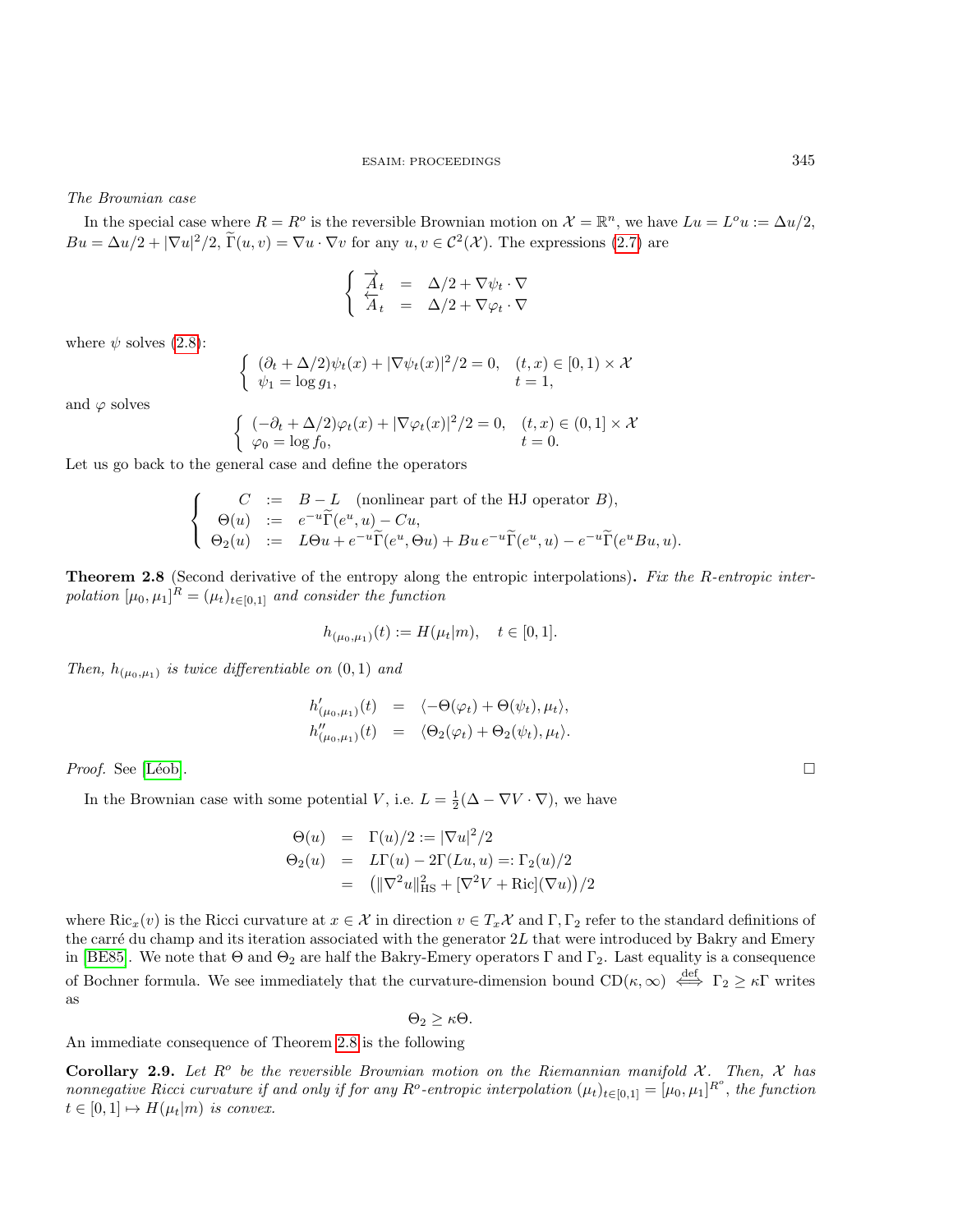Let us define the Fisher information by  $I(\rho m|m) := \int_{\mathcal{X}} \Theta(\log \rho) \rho dm$ ,  $\rho m \in P(\mathcal{X})$ 

Corollary 2.10 (Logarithmic Sobolev inequality, general case). Let  $\mathcal X$  be any state space admitting an mreversible Markov measure with generator L. Denote  $\nu_t := \nu_0 e^{tL}$ ,  $t \geq 0$  the corresponding heat flow. Assume that  $\Theta_2 \geq \kappa \Theta$ . Then,

(1)  $\kappa \in \mathbb{R}$ :  $I(\nu_t|m) \leq I(\nu_0|m)e^{-\kappa t}, \quad t \geq 0.$ (2)  $\kappa > 0$ :  $H(\nu_t|m) \leq H(\nu_0|m)e^{-\kappa t}, \quad t \geq 0$ (3)  $\kappa > 0$ :  $H(\alpha|m) \leq \kappa^{-1} I(\alpha|m)$ ,  $\forall \alpha \in P(\mathcal{X})$ .

Last inequality is the already encountered logarithmic Sobolev inequality [\(2.2\)](#page-3-2).

Sketch of proof. Instead of the time interval [0,1], we consider [0, T] and let  $T \to \infty$ . We see that  $\nu_t = P_t$  with  $P = \rho_0(X_0)R$ . This corresponds to  $\begin{cases} f_0 = \rho_0 \\ \rho_0 = -1 \end{cases}$  $f_0 = \rho_0$ , that is  $\begin{cases} \varphi_t = \log \rho_t, \\ \psi_t \equiv 0. \end{cases}$  $\psi_t = \log p_t$ , for all  $t \geq 0$ . Denoting  $h(t) = H(\nu_t|m)$ ,  $\psi_t \equiv 0$ . it follows with Theorems [2.5](#page-6-3) and [2.8](#page-7-0) that  $I(t) := -h'(t) = \langle \Theta(\varphi_t), \nu_t \rangle = I(\nu_t|m)$ . Our assumption  $\Theta_2 \geq \kappa \Theta$ implies  $I'(t) \leq -\kappa I(t)$ . Hence, we obtain  $I(t) \leq I(0)e^{-\kappa t}$  which is inequality (1). On the other hand, we have  $H(\nu_0|m) = h(0) - h(\infty) = \int_0^\infty I(t) dt \leq I(0) \int_0^\infty e^{-\kappa t} dt = I(0)/\kappa$  which is inequality (3) with  $\nu_0 = \alpha$ . Now, plugging  $\alpha = \nu_t$  into (3) gives us:  $h(t) \leq -h'(t)/\kappa$ . This implies  $h(t) \leq h(0)e^{-\kappa t}$  which is inequality (2).

### <span id="page-8-0"></span>2.4. Slowing an  $(f, g)$ -transform down

Let R be Markov with generator L. The slowed down process is represented by the sequence  $(R^k)_{k\geq 1}$  in  $M_+(\Omega)$ of Markov measures associated with the generators  $L^k := L/k$ ,  $k \geq 1$ . Remark that slowing the process down doesn't modify its reversible measure  $m$ ; one converges more slowly towards the same equilibrium. Suppose also that the sequence  $(R^k)_{k\geq 1}$  in  $M_+(\Omega)$  obeys the large deviation principle in  $\Omega$  with speed  $\alpha_k$  and rate function C, meaning approximately that for a "large class" of measurable subsets A of  $\Omega$ , we have

<span id="page-8-3"></span><span id="page-8-2"></span><span id="page-8-1"></span>
$$
R^{k}(A) \underset{k \to \infty}{\asymp} \exp\left[-\alpha_k \inf_{\omega \in A} C(\omega)\right].
$$
 (2.9)

Recall that the  $(f, g)$ -transform of R given at  $(2.4)$  is the unique minimizer, if it exists, of the Schrödinger problem [\(2.5\)](#page-5-1). Therefore, the convergence of a sequence of  $(f, q)$ -transforms may result from the variational convergence of the corresponding Schrödinger problems. It happens that  $(2.5)$  must be normalized as follows

$$
H(P|R^k)/\alpha_k \to \min; \qquad P \in \mathcal{P}(\Omega) : P_0 = \mu_0, P_1 = \mu_1 \tag{S_{dyn}^k}
$$

to Γ-converge as k tends to infinity to the dynamical Monge-Kantorovich optimal transport problem

$$
\int_{\Omega} C dP \to \min; \qquad P \in \mathcal{P}(\Omega) : P_0 = \mu_0, P_1 = \mu_1.
$$
\n(MK<sub>dyn</sub>)

It is easily seen that any minimizer of  $(MK_{dyn})$  concentrates on minimizing geodesic paths. Similarly, the static analogue of  $(S_{dyn}^k)$  $(S_{dyn}^k)$  $(S_{dyn}^k)$  which is

$$
H(\pi | R_{01}^k)/\alpha_k \to \min; \qquad \pi \in \mathcal{P}(\mathcal{X}^2) : \pi_0 = \mu_0, \pi_1 = \mu_1 \tag{Sk}
$$

where  $R_{01}^k \in P(\mathcal{X}^2)$  is the joint law of the endpoint  $(X_0, X_1)$  under  $R^k$ ,  $\Gamma$ -converges to the Monge-Kantorovich optimal transport problem

<span id="page-8-5"></span><span id="page-8-4"></span>
$$
\int_{\mathcal{X}^2} c \, d\pi \to \min; \qquad \pi \in \mathcal{P}(\mathcal{X}^2) : \pi_0 = \mu_0, \pi_1 = \mu_1 \tag{MK}
$$

with c defined by  $c(x, y) := \inf \{ C(\omega) ; \omega \in \Omega : \omega_0 = x, \omega_1 = y \}.$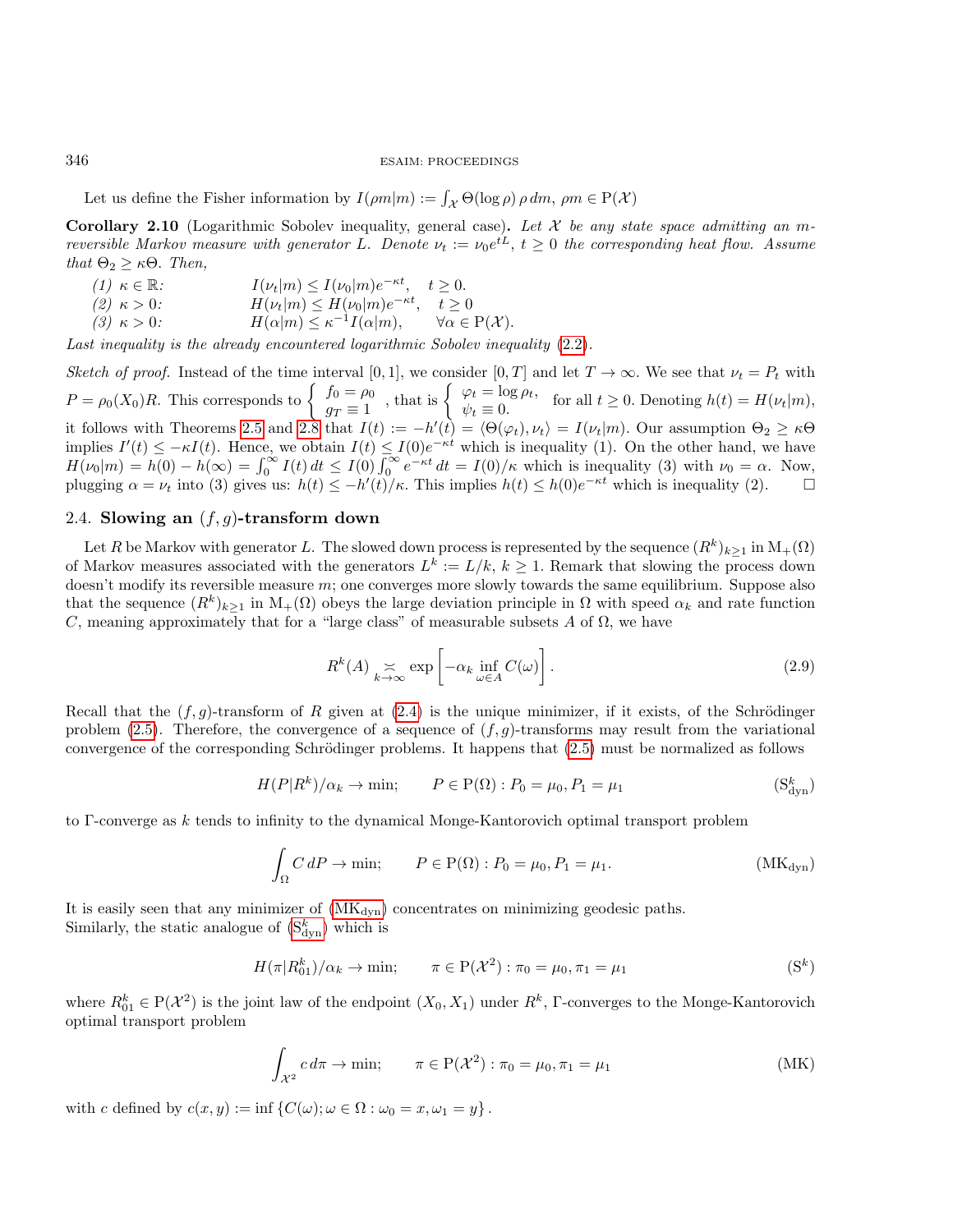**Informal statement 2.11** (See [Léo12, Léoa]). Suppose that the slowed down Markov measure  $R^k \in M_+(\Omega)$ associated with the generator  $L^k := L/k$  satisfies the large deviation principle [\(2.9\)](#page-8-3) with speed  $\alpha_k$  and rate function  $C$  in  $\Omega$ . Then,

$$
\Gamma\text{-}\lim_{k\to\infty} (S_{\text{dyn}}^k) = (MK_{\text{dyn}}) \qquad and \qquad \Gamma\text{-}\lim_{k\to\infty} (S^k) = (MK).
$$

In particular:

- (1) In the reversible Brownian motion case in  $\mathcal{X} = \mathbb{R}^n$ , we have:  $\alpha_k = k, C(\omega) = \int_{[0,1]} |\dot{\omega}_t|^2 / 2 dt, c(x, y) = |y - x|^2 / 2.$
- (2) In the case of a random walk on a graph  $\mathcal{X}$ , we have:  $\alpha_k = \log k$ ,  $C(\omega) = \sum_{0 \leq t \leq 1} \mathbf{1}_{\{\omega_t \neq \omega_{t-}\}}$  and  $c = d$  the standard graph distance.

An important consequence of this convergence result is that the limit  $\mu_t := \lim_{k \to \infty} P_t^k$  in the Definition [2.3](#page-5-2) of the displacement interpolation is effective under mild hypotheses, see [Léo12, Léoa].

### The role of slowing down

We have just seen that slowing down is necessary for constructing displacement interpolations as limits of entropic interpolations. But it is not mandatory in every problem about curvature. Indeed, denoting  $\Theta^k$  and  $\Theta_2^k$  the operators  $\Theta$  and  $\Theta_2$  associated with the slowed down generator  $L^k = k^{-1}L$ , we immediately remark that

$$
\left\{\begin{array}{rcl} \Theta^k&=&k^{-1}\Theta,\\ \Theta^k_2&=&k^{-2}\Theta, \end{array}\right.
$$

so that the CD( $\kappa,\infty$ ) bound at level  $k: \Theta_2^k \geq \kappa \Theta^k$ , boils down to  $\Theta_2 \geq \kappa k\Theta$ . We see that the role of k is irrelevant since it only changes the time scale: think of the rate  $e^{-\kappa kt}$  of convergence to equilibrium in [\(2.3\)](#page-3-3).

Both entropic and displacement interpolations admit conserved quantities, but they are much simpler for the displacement interpolations than for the entropic interpolations. In particular, the displacement interpolations have a *constant speed* so that computing with them is easier. In relation with these conserved quantities, remark that unlike the displacement interpolation  $[\mu_0, \mu_0]$  with  $\mu_1 = \mu_0$ , the entropic interpolation  $[\mu_0, \mu_0]^R$  is not constantly equal to  $\mu_0$ . It seems that there is no way of deriving transport-entropy inequalities with optimal constants such as [\(1.3\)](#page-1-3) from entropic interpolations. The inherent fluctuation of these interpolations weakens the constants which are optimal at the "no-motion limit":  $k \to \infty$ , i.e. when working with displacement, rather than entropic, interpolations.

A more sophisticated slowing down than  $L/k$  is performed in [Léoa] which allows for recovering any distance d on a graph. It is shown that  $L/k$  leads to the standard graph distance, while one needs to slow down at rate  $k^{-d(x,y)}$  along the edge  $(x, y)$  in the general case. Therefore, slowing down allows for recovering a given distance on a graph.

#### Conclusion

There is still work to be done.

In particular, it is necessary to make precise the function  $\Phi_L$  that appears at Statement [2.2](#page-4-1) in the case where  $\mathcal X$  is a discrete space. This will require to transfer the computation rules of the dynamics of the entropic interpolations  $[\mu_0, \mu_1]^{R^k}$  which are given at [\(2.7\)](#page-6-4) and [\(2.8\)](#page-6-5), to the displacement interpolations by letting k tend to infinity.

Another challenge is to interpret when  $\mathcal X$  is a discrete space, the  $\Theta_2$ -inequality:  $\Theta_2 \geq \kappa \Theta$ , in terms of some discrete curvature to be defined. Part of the difficulty comes from the complexity of the expression of  $\Theta_2$  which is more involved than its analogue  $\Gamma_2/2$ . In particular, it would be interesting to isolate a pertinent analogue of the Ricci curvature by means of a Bochner-like formula. The comparison with Ollivier' s coarse curvature [\[Oll09\]](#page-16-21) should also be investigated.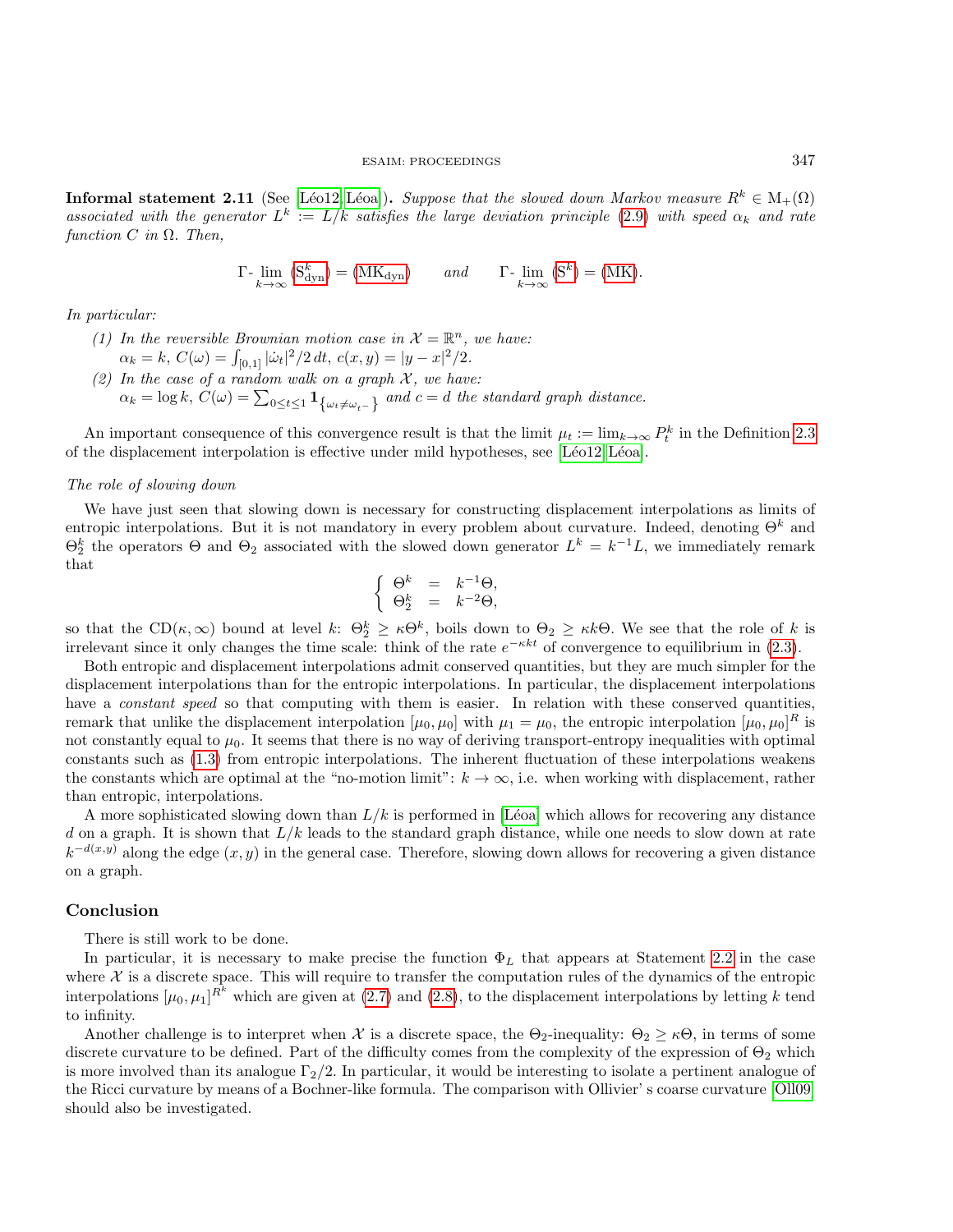## 3. On the mean speed of convergence of empirical measures in Wasserstein **DISTANCE**

### 3.1. Introduction.

We recall the so-called *empirical law of large numbers* : let  $(E, d, \mu)$  denote a measured Polish space, and let  $L_n = \frac{1}{n} \sum_{i=1}^n \delta_{X_i}$  denote the empirical measure associated with the i.i.d. sample  $(X_i)_{1 \leq i \leq n}$  of law  $\mu$ . With probability 1,  $L_n \to \mu$  as  $n \to +\infty$  (convergence is understood in the sense of the weak topology of measures). This theorem is known as Glivenko-Cantelli theorem and is due in this form to Varadarajan [\[Var58\]](#page-16-22).

Our purpose here is to give bounds on the speed of convergence in  $W_p$  distance (defined by  $(1.4)$ ) for the Glivenko-Cantelli theorem, i.e. bounds for the a.s. convergence  $W_p(L_n, \mu) \to 0$ , following [\[BLG12\]](#page-15-3).

Such results are desirable notably in view of numerical and statistical applications. There are many works in statistics devoted to convergence rates in some metric associated with the weak convergence of measures, see e.g. [\[Dud68\]](#page-15-4), [\[vdVW96\]](#page-16-23). For Wasserstein metrics, such bounds can be deduced from [\[AKT84\]](#page-15-5), [\[Tal92\]](#page-16-24), [\[HK94\]](#page-16-25), [\[DY95\]](#page-16-26), [?], [\[BB11\]](#page-15-6). Additionally, the approximation of a given probability measure by a measure with finite support in Wasserstein distance is a topic that appears in various guises in the literature, see for example [\[GL00\]](#page-16-27). The first motivation for this work was to extend the results obtained by F. Bolley, A. Guillin and C. Villani [\[BGV07\]](#page-15-7) in the case of variables with support in  $\mathbb{R}^d$ .

The problem of convergence of  $W_p(L_n, \mu)$  to 0 can be divided in two separate questions :

- the first one is to estimate the mean rate of convergence, that is the convergence rate of  $\mathbb{E}[W_p(L_n,\mu)],$
- while the second one is to study the concentration properties of  $W_p(L_n,\mu)$  around its mean, that is to find bounds on the quantities

$$
\mathbb{P}(W_p(L_n, \mu) - \mathbb{E}[W_p(L_n, \mu)] \ge t).
$$

### 3.2. Convergence in mean in Polish spaces and applications.

We recall that for  $S \subset E$ , the covering number of order  $\delta$  for S, denoted by  $N(S, \delta)$ , is defined as the minimal  $n \in \mathbb{N}$  such that there exist  $x_1, \ldots, x_n$  in S with

$$
S \subset \cup_{i=1}^n B(x_i, \delta).
$$

Our main statement is summed up in the following result.

**Theorem 3.1.** Choose  $t > 0$ . Let  $\mu$  be a probability measure on E with support included in  $S \subset E$  with finite diameter  $\delta_S$  such that  $N(S, t) < +\infty$ . We have the bound:

$$
\mathbb{E}[W_p(L_n,\mu)] \le c \left( t + n^{-1/2p} \int_t^{\Delta_S/4} N(S,\delta)^{1/2p} d\delta \right).
$$

with  $c \leq 22$ .

This result can then be applied by fine-tuning the choice of the scale t when additional information on the covering numbers is available.

We now quote one important application from  $[BLG12]$ . We tackle the case where E is a separable Banach space with norm  $\|\cdot\|$ , and  $\mu$  a centered Gaussian random variable with values in E. The couple  $(E, \mu)$  is called a (separable) Gaussian Banach space.

Let X be an E-valued r.v. with law  $\mu$ , and define the weak variance of  $\mu$  as  $\sigma = \sup_{f \in E^*, |f| \leq 1} \mathbb{E}[f^2(X)]^{1/2}$ . The small ball function of a Gaussian Banach space  $(E, \mu)$  is defined as

$$
\psi(t) = -\log \mu(B(0, t)).
$$

We assume that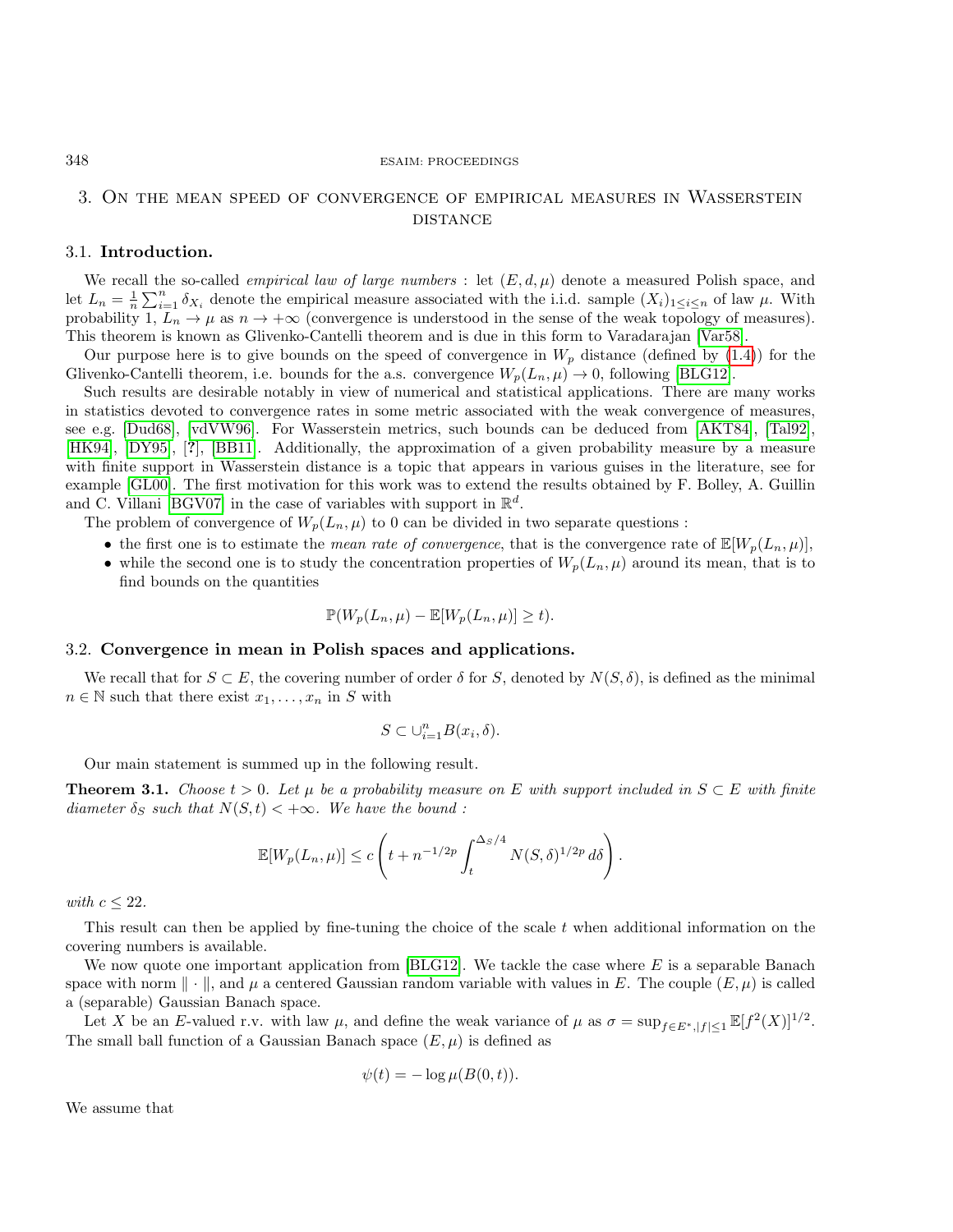- (1) there exists  $\kappa > 1$  such that  $\psi(t) \leq \kappa \psi(2t)$ , for  $0 < t \leq t_0$ ,
- (2) for all  $\varepsilon > 0$ ,  $n^{-\varepsilon} = o(\psi^{-1}(\log n)).$

<span id="page-11-0"></span>**Theorem 3.2.** Let  $(E, \mu)$  be a Gaussian Banach space with weak variance  $\sigma$  and small ball function  $\psi$ . Assume that Assumptions (1) and (2) hold. Then there is a  $C = C(\mu)$  (depending explicitly on the quantities above) such that

$$
\mathbb{E}[W_2(L_n, \mu)] \le C\psi^{-1}(\log n). \tag{3.1}
$$

In order to underline the interest of the result above, we introduce some definitions from the field of optimal quantization, see [\[GL00\]](#page-16-27). For  $n \geq 1$  and  $1 \leq r < +\infty$ , define the optimal quantization error at rate n as

$$
\delta_{n,r}(\mu) = \inf_{\nu \in \Theta_n} W_r(\mu, \nu)
$$

where the infimum runs over the set  $\Theta_n$  of probability measures with finite support of cardinal bounded by n. Roughly speaking, Theorem 4.1 in [\[DFMS03\]](#page-15-8) and Theorem 2 in [\[GLP03\]](#page-16-28) imply that there exist  $c, c' > 0$  such that

$$
c\psi^{-1}(\log n) \le \delta_{n,r} \le c'\psi^{-1}(\log n).
$$

We can restate Theorem [3.2](#page-11-0) by saying that (under some assumptions on the small ball function and when the distortion index is  $r = 2$ ) the empirical measure is a rate-optimal quantizer in average - and in fact with high probability, see below. Using empirical measures as candidates for quantization is also envisioned in the recent work [\[DSS11\]](#page-15-9). As an illustration, we consider the classical case where  $E = (L_2([0, 1]), || \cdot ||_2)$  and  $\mu$  is the Wiener measure. In this case, we quote [\[DFMS03\]](#page-15-8) to get  $\psi(t) \sim_{t \to 0} \frac{1}{8t^2}$ . Thus,

$$
\frac{1}{\sqrt{8\log n}} \le \delta_{n,r} \le \frac{1}{\sqrt{\log n}}
$$

Actually, a sharper result is  $\delta_{n,r} \sim$  $\sqrt{2}/\pi\sqrt{\log n}$ , c.f. [\[LP04\]](#page-16-29). In our case, we get the bound  $\mathbb{E}[W_2(L_n,\mu)] =$  $O\left(\frac{1}{\sqrt{\log n}}\right)$ .

### 3.3. Concentration around the mean via transportation inequalities.

So- called transportation inequalities (as defined e.g. in [\[GL10\]](#page-16-2)) provide a powerful tool to tackle concentration of  $W_p(L_n, \mu)$  around its mean. The next result states that a  $T_2$  inequality on  $\mu$  implies a Gaussian concentration inequality for  $W_2(L_n, \mu)$ . We reproduce a particular case of more general results of N. Gozlan and C. Léonard ( [\[GL07,](#page-16-30)[GL10\]](#page-16-2)).

**Theorem 3.3.** ( [\[GL07\]](#page-16-30), Theorem 12). Let a probability measure  $\mu$  on E satisfy the inequality  $\mathbf{T}_2(C)$  inequality. The following holds :

$$
\mathbb{P}(W_2(L_n,\mu) \ge \mathbb{E}[W_2(L_n,\mu)] + t) \le \exp\left(-n\frac{t^2}{C}\right).
$$
\n(3.2)

**Proposition 3.4.** Let  $(E, \mu)$  be a Gaussian Banach space and let  $\sigma^2$  denote the weak variance of  $\mu$ . Then  $\mu$ satisfies the inequality  $\mathbf{T}_2(2\sigma^2)$ . Hence,

$$
\mathbb{P}(W_2(L_n,\mu)\geq \mathbb{E}[W_2(L_n,\mu)]+t)\leq \exp\left(-n\frac{t^2}{2\sigma^2}\right).
$$

### 4. Representation formula for the entropy and functional inequalities

### 4.1. Introduction

The purpose of these notes is to describe a representation formula for the relative entropy in the Wiener space, in the spirit of Borell's formula for the Laplace transform. As an application, we give unified and simple proofs of a number of Gaussian inequalities. These lecture notes are mainly based on the article [\[Leh12\]](#page-16-12).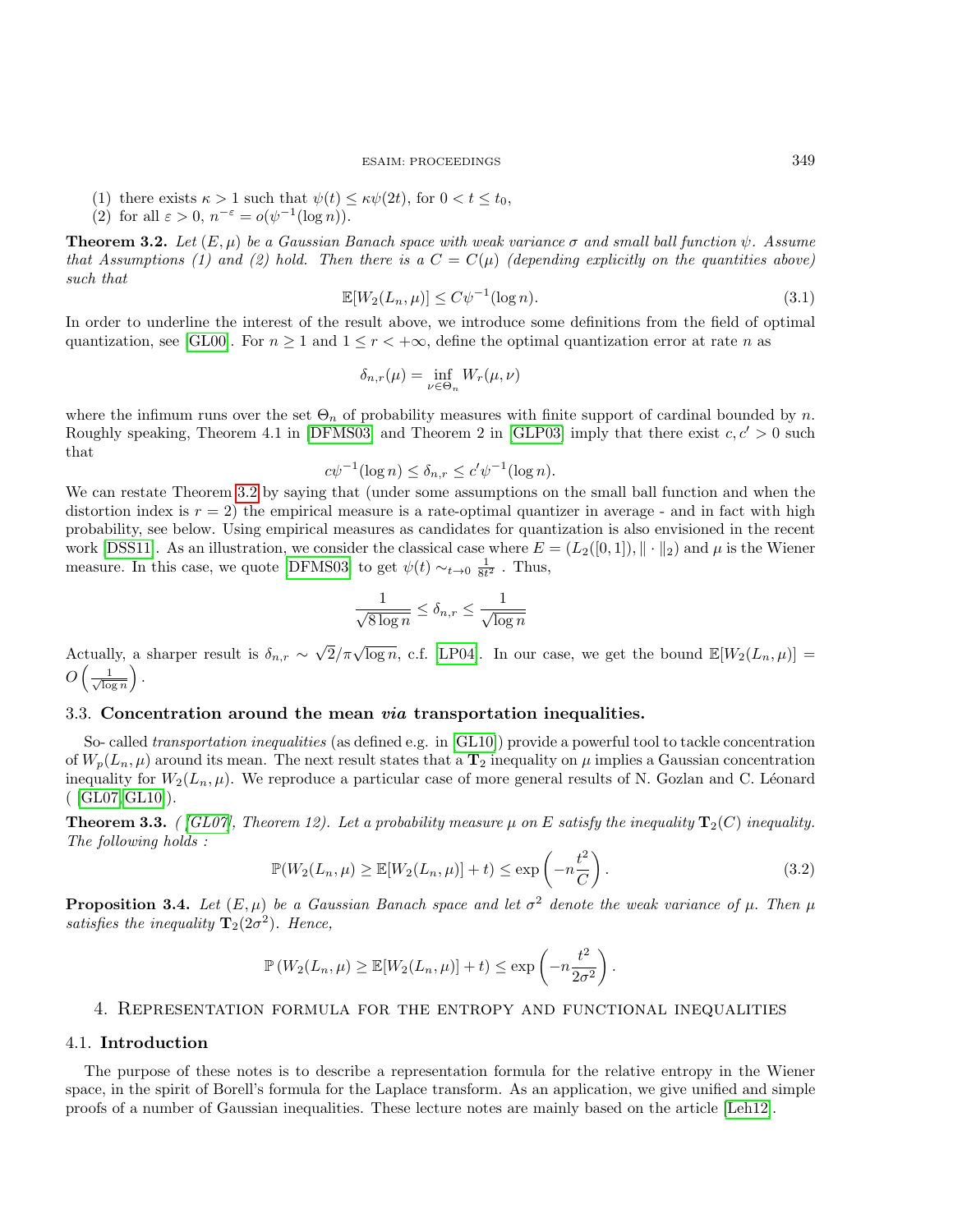### 4.2. The representation formula

Let W be the Wiener space of continuous paths taking values in  $\mathbb{R}^d$ , let  $\gamma$  be the Wiener measure and X be the coordinate process. Let  $\mathbb{H} = \mathbb{H}_0^1(\mathbb{R}_+;\mathbb{R}^d)$  be the associated Cameron-Martin space: a path u belongs to  $\mathbb{H}$ if its energy

$$
||u||^2 = \int_0^{+\infty} |\dot{u}_t|^2 dt
$$

is finite. Given a probability space  $(\Omega, \mathbb{P})$  equipped with a filtration  $(\mathcal{F}_t)_{t\geq 0}$  we call drift any adapted process U which belongs to  $\mathbb H$  almost surely. The following proposition is a straightforward consequence of Girsanov's formula.

Proposition 4.1. Let B be a Brownian motion defined on some filtered probability space and let U be a drift. Letting  $\mu$  be the law of  $B+U$ , we have

$$
H(\mu|\gamma) \leq \frac{1}{2} \mathbb{E} ||U||^2.
$$

A natural question then arises: given a probability measure  $\mu$  on  $W$ , can equality be achieved in the previous inequality? The following result of Föllmer [\[Fol85\]](#page-16-31) answers positively, up to a change of probability space.

<span id="page-12-0"></span>**Proposition 4.2.** Let  $\mu$  be a measure on W absolutely continuous with respect to  $\gamma$ . There is a drift U such that under  $\mu$  the process  $Y = X - U$  is a Brownian motion and

<span id="page-12-1"></span>
$$
H(\mu|\gamma) = \frac{1}{2} \int_{\mathbb{W}} \|U\|^2 \, \mathrm{d}\mu. \tag{4.1}
$$

Thus Y is Brownian motion on  $(\mathbb{W}, \mu)$  and the drift U is such that  $Y + U$  has law  $\mu$  and  $H(\mu|\gamma) = \frac{1}{2} \mathbb{E} ||U||^2$ .

Given two probability measures  $\mu, \nu$  on the Wiener space W, we consider the quadratic transport cost with respect to the pseudo distance  $d(w, w') = ||w - w'||$  on W:

$$
W_2^2(\mu, \nu) = \inf \left\{ \int_{\mathbb{W} \times \mathbb{W}} ||w - w'||^2 \pi(\mathrm{d}w, \mathrm{d}w') \right\}
$$

where the infimum is taken on all couplings  $\pi$  of  $\mu$  and  $\nu$ .

According to Proposition [4.2,](#page-12-0) if  $\mu$  is absolutely continuous with respect to  $\gamma$  there exists a Brownian motion B and a drift U such that  $B + U$  has law  $\mu$  and

$$
H(\mu|\gamma) = \frac{1}{2} \mathbb{E} ||U||^2.
$$

Then  $(B, B + U)$  is a coupling of  $(\gamma, \mu)$  and by definition of the transportation distance  $W_2$ 

$$
W_2^2(\mu, \gamma) \le \mathsf{E} ||U||^2 = 2H(\mu|\gamma).
$$

We thus have proved the Wiener space version of Talagrand's transportation inequality [\[Tal96\]](#page-16-32). Also, if the density F of  $\mu$  belongs to the domain of the Malliavin operator D then the Föllmer drift can be explicitely written in terms of  $DF$  and it is easy to derive from  $(4.1)$  the Wiener space version of the classical log-Sobolev inequality [\[Gro75\]](#page-16-33)

$$
H(\mu|\gamma) \le \frac{1}{2} \int_{\mathbb{W}} \|\mathcal{D}\log(F)\|^2 \, \mathrm{d}\mu.
$$

Under some technical assumptions on the measure  $\mu$ , Föllmer's result can be strengthen as follows.

Theorem 4.3. Given a Brownian motion B

$$
H(\mu|\gamma) = \min_U \left(\frac{1}{2}\mathbb{E}||U||^2\right)
$$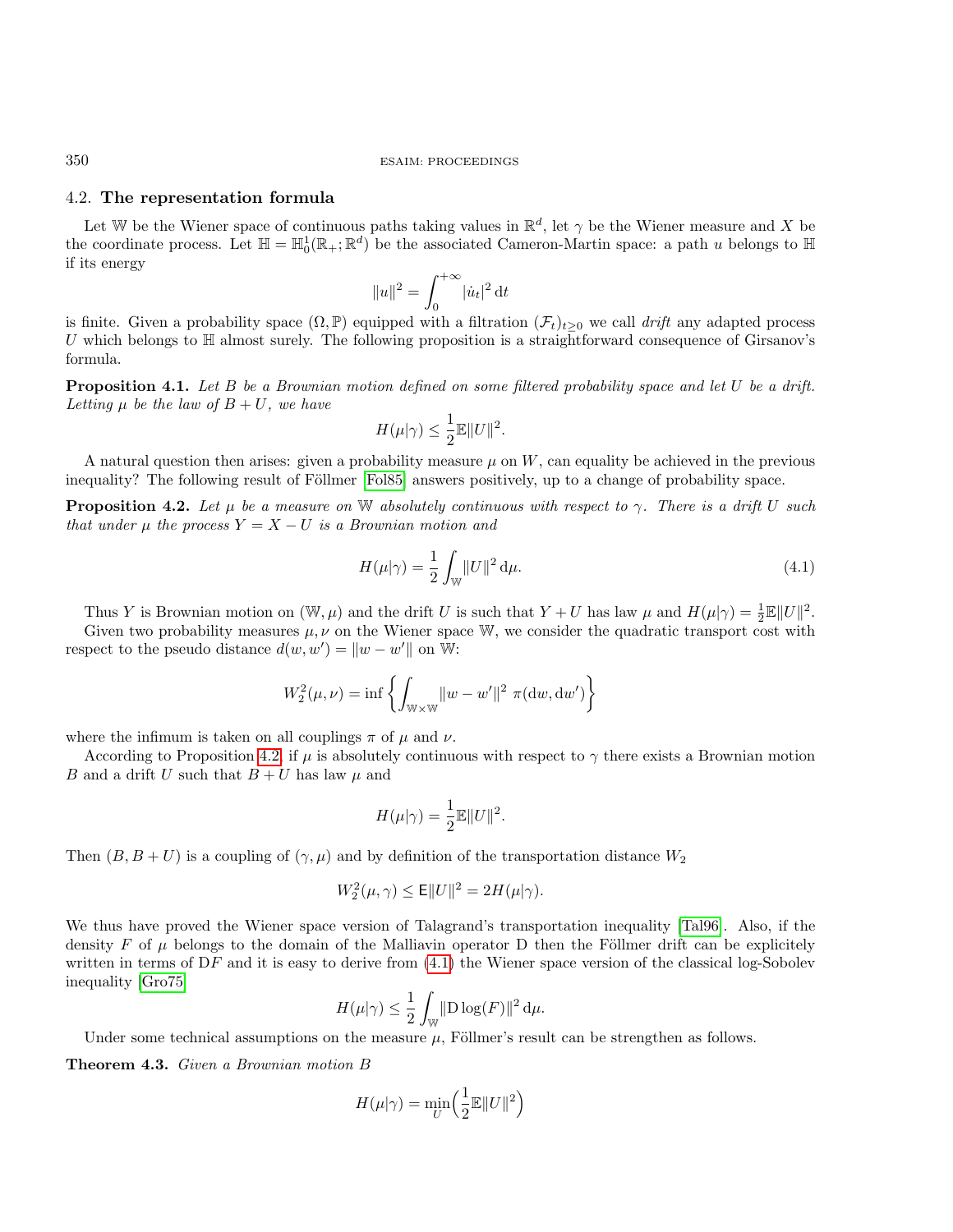where the minimum is on all drifts U such that  $B + U$  has law  $\mu$ .

Together with the following Legendre duality

$$
\log\Bigl(\int_{\mathbb{W}} e^f d\gamma\Bigr) = \sup_{\mu} \Bigl[\int_{\mathbb{W}} f d\mu - H(\mu|\gamma)\Bigr].
$$

we get the Boué and Dupuis formula [\[BD98\]](#page-15-10):

<span id="page-13-0"></span>**Theorem 4.4.** Given a Brownian motion B we have for every function  $f: \mathbb{W} \to \mathbb{R}$  measurable and bounded from below

$$
\log\Bigl(\int_{\mathbb{W}} e^f d\gamma\Bigr) = \sup_{U} \left[ \mathbb{E}\Bigl(f(B+U) - \frac{1}{2} ||U||^2\Bigr) \right],
$$
  
 *ver all drift*s *U*

where the supremum is taken over all drifts U.

A weaker version of this formula was put forward by Borell [\[Bor00\]](#page-15-11) in the context of functional inequalities. Following his approach it is easy to derive from Theorem [4.4](#page-13-0) the following Wiener space version of the Brunn-Minkowski inequality.

**Theorem 4.5.** For every subsets K, L of W and  $s \in [0,1]$ 

<span id="page-13-1"></span>
$$
\gamma(K)^{1-s}\gamma(L)^s \le \gamma((1-s)K + sL)e^{-s(1-s)d(K,L)^2/2},\tag{4.2}
$$

where  $d(K, L) = \inf(||w - \tilde{w}||, w \in K, \tilde{w} \in L).$ 

As an application, let us derive from this inequality the Brunn-Minkowski inequality for the principal fre-quency (due to Brascamp and Lieb [\[BL76\]](#page-15-12)): for every compact (say)  $A, B \subset \mathbb{R}^d$ 

<span id="page-13-3"></span>
$$
\lambda(A)^{-1/2} + \lambda(B)^{-1/2} \le \lambda(A+B)^{-1/2},\tag{4.3}
$$

where  $\lambda(A)$  is the first eigenvalue of the operator  $-\Delta$  on A with Dirichlet boundary condition. Let  $x \in A, y \in B$ and  $s \in [0, 1]$ , inequality [\(4.2\)](#page-13-1) yields easily

<span id="page-13-2"></span>
$$
\mathbb{P}_x(T_A > t)^{1-s} \mathbb{P}_y(T_B > t)^s \le \mathbb{P}_{(1-s)x+sy}(T_{(1-s)A+sB} > t)
$$
\n(4.4)

where  $\mathbb{P}_x(T_A > t)$  is the probability that a Brownian motion starting from x has stayed in A up to time t. On the other hand, as t tends to  $+\infty$ 

$$
\mathbb{P}_x(T_A > t) = e^{-\frac{\lambda(A)t}{2} + o(t)}
$$

Therefore letting  $t \to +\infty$  in [\(4.4\)](#page-13-2) and optimizing in s yields [\(4.3\)](#page-13-3).

### 5. A two-scale proof of the Eyring-Kramers formula.

### 5.1. Introduction

We consider a diffusion on a potential landscape which is given by a smooth Hamiltonian in the regime of small noise. We sketch a new approach to derive the Eyring-Kramers formula for the spectral gap of the associated generator of the diffusion. The new approach is based on a refinement of the two-scale approach introduced by Grunewald, Otto, Villani, and Westdickenberg [\[GOVW09\]](#page-16-34) and of the mean-difference estimate introduced by Chafaï and Malrieu [\[CM10\]](#page-15-13). The Eyring-Kramers formula follows as a simple corollary from two main ingredients: The first one shows that the Gibbs measures restricted to a domain of attraction has a "good" Poincaré constant mimicking the fast convergence of the diffusion to metastable states. The second ingredient is the estimation of the mean-difference by a new weighted transportation distance. It contains the main contribution of the spectral gap, resulting from exponential long waiting times of jumps between metastable states of the diffusion. This new approach also allows to derive sharp estimates on the log-Sobolev constant. For details we refer the reader to the preprint [\[MS12\]](#page-16-13) of both authors.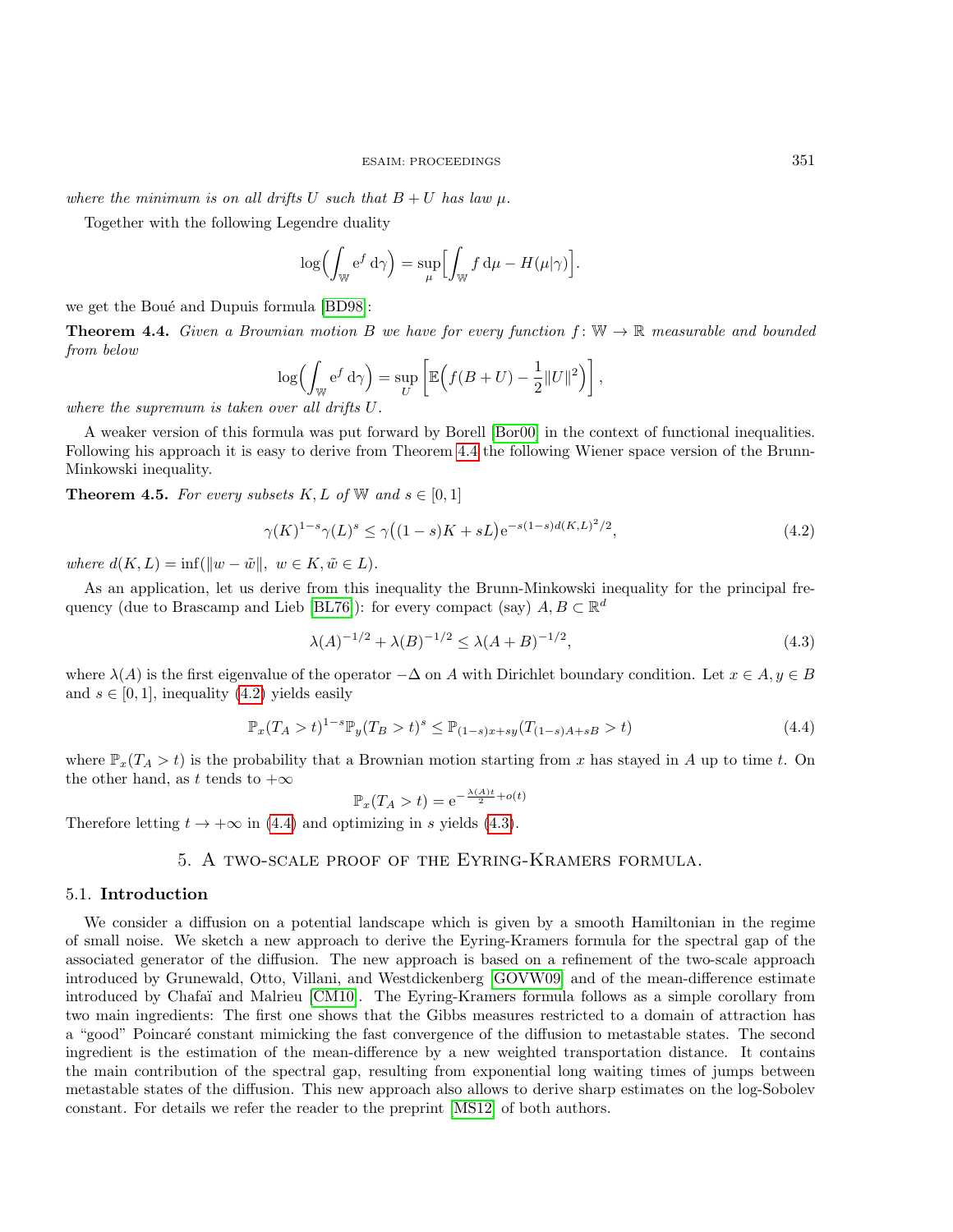### 5.2. Results and sketch of proof

In what follows, we sketch the strategy to apply a combination of the two-scale approach (cf. [\[GOVW09\]](#page-16-34)) and a transportation technique (cf. [\[CM10\]](#page-15-13)) to give an alternative proof of the Eyring-Kramers formula. The first rigorous proof in full generality was given by Bovier, Gayrard, and Klein [\[BGK05\]](#page-15-14) using potential-theoretic ideas. Slightly later, a different proof was given by Helffer, Klein, and Nier [\[HKN04\]](#page-16-35) via the Witten complex approach. The Eyring-Kramers formula asymptotically determines the Poincaré constant of an arbitrary Gibbs measure  $\mu(dx) = \exp(-H(x)/T) dx$  in the low temperature limit i.e. sending  $T \to 0$ . The Poincaré constant  $\rho$ of the Gibbs measure  $\mu$  is the largest constant  $C > 0$  such that  $\mu$  verifies the Poincaré inequality  $PI(C)$  defined in  $(1.1)$ . Let us only consider an one-dimensional Hamiltonian  $H$ , even if the results holds in any dimension. Additionally for this short note, we will not discuss some standard growth conditions and nondegeneracy conditions on the Hamiltonian H. For precise statements, we refer the reader to the preprint [\[MS12\]](#page-16-13) of both authors. With these simplifications, the Eyring-Kramers formula becomes:

Proposition 5.1 (Eyring-Kramers formula [\[GLE41\]](#page-16-14)). Assume that the Hamiltonian H has two local minima at m<sub>0</sub> and m<sub>1</sub> such that  $H(m_0) < H(m_1)$ . Then the Poincaré constant  $\varrho$  of the Gibbs measure  $\mu$  is given by

$$
\varrho = \frac{\sqrt{\left|H''(z)\right| \; H''(m_1)}}{2\pi \; T} \; \exp\left(-\frac{H(z)-H(m_1)}{T}\right) \; \left(1+O(\sqrt{T}|\ln T|)\right),
$$

where  $z$  is the saddle between both minima.

The last theorem states that at low temperature  $T \ll 1$  the SG constant  $\rho$  is essentially determined by the saddle height  $(H(z) - H(m_1))$ . The Eyring-Kramers formula also holds in the case of finitely many local minima. However, to understand the idea of the new approach, the best is to consider only two local minima.

Let us sketch the main idea of the new approach: Let  $\mu_0$  and  $\mu_1$  denote the restriction of the Gibbs measure  $\mu$  to the domain of attraction of the local minima  $m_0$  and  $m_1$  respectively i.e.

$$
\mu_0(dx) = \frac{1}{Z_0} 1_{\{x < z\}} \exp\left(-\frac{H(x)}{T}\right) dx, \quad \text{with} \quad Z_0 = \int_{-\infty}^z \exp\left(-\frac{H(x)}{T}\right) dx
$$

and

$$
\mu_1(dx) = \frac{1}{Z_1} 1_{\{x > z\}} \exp\left(-\frac{H(x)}{T}\right) dx \quad \text{with} \quad Z_1 = \int_{-\infty}^z \exp\left(-\frac{H(x)}{T}\right) dx.
$$

As in the two scale-approach [\[GOVW09\]](#page-16-34), the starting point for our proof is the decomposition of  $\text{Var}_{\mu}(f)$  into local variances with respect to  $\mu_0$  and  $\mu_1$  and into the variance of a Bernoulli variable i.e.

<span id="page-14-0"></span>
$$
\text{Var}_{\mu}(f) = Z_0 \text{ Var}_{\mu_0}(f) + Z_1 \text{ Var}_{\mu_1}(f) + Z_0 Z_1 \left( \int f d\mu_0 - \int f d\mu_1 \right)^2. \tag{5.1}
$$

The first two terms on the right hand side of  $(5.1)$  are estimated by an application of the Poincaré constants for the restricted measures  $\mu_0$  and  $\mu_1$ . It turns out that these constants scale like  $T^{-1}$ . Heuristically, this fact seems to be plausible because there are no metastabilities on the sets  $\{x < z\}$  and  $\{x > z\}$ . However, the rigorous proof of this fact in higher dimensions is technically challenging because of the lack of convexity of H. The main contribution to the Poincaré constant comes from the third term on the right hand side of [\(5.1\)](#page-14-0). Motivated by the transportation technique of Chafaï and Malrieu [\[CM10\]](#page-15-13), the third term is represented by using a transport  $\Phi_t$  between  $\mu_0$  and  $\mu_1$  as

$$
\int f d\mu_0 - \int f d\mu_1 = - \int_0^1 \int \frac{d}{dt} f(\Phi_t(x)) \mu_0(dx) dt = - \int_0^1 \int \nabla f(x) \cdot \dot{\Phi}_t(\Phi^{-1}(x)) \mu_t(dx) dt,
$$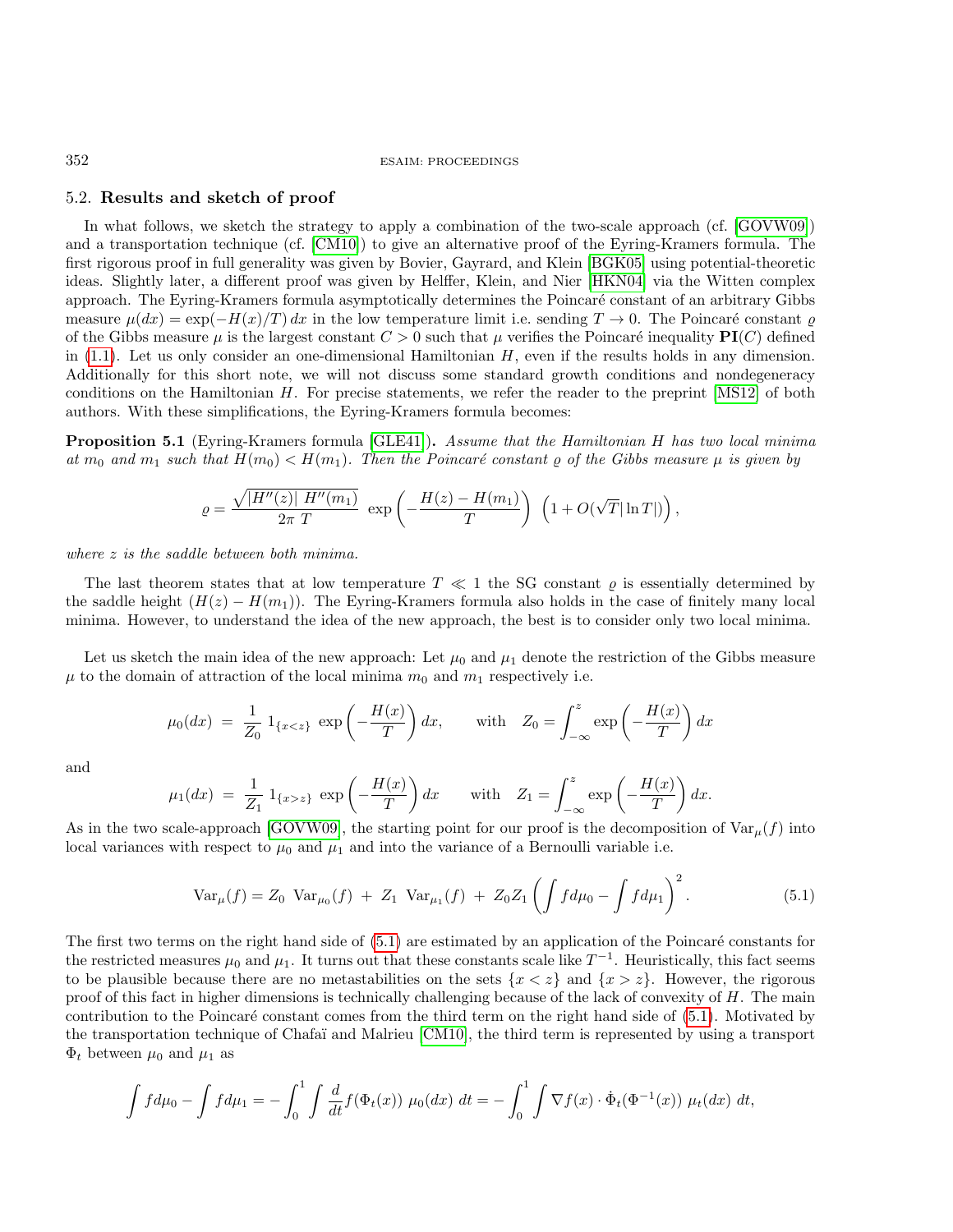where  $\mu_t$  denotes the push forward  $(\Phi_t)_\#\mu_0$ . Using the last identity and Cauchy-Schwarz inequality we get the estimate

$$
\left(\int f d\mu_0 - \int f d\mu_1\right)^2 = \left(\int \nabla f(x) \cdot \int_0^1 \dot{\Phi}_t(\Phi^{-1}(x)) \frac{\mu_t(x)}{\mu(x)} dt \mu(x) dx\right)^2
$$
  

$$
\leq \int \left(\int_0^1 |\dot{\Phi}_t(\Phi^{-1}(x))| \frac{\mu_t(x)}{\mu(x)} dt\right)^2 \mu(dx) \int |\nabla f|^2 d\mu.
$$

Recalling the definition of the Poincaré constant  $\varrho$ , it is only left to estimate the weighted transportation cost on the right hand side of the last inequality. For low temperatures (i.e.  $T \ll 1$ ) it suffices to consider truncated Gaussian measures around the local minima  $m_0$  and  $m_1$  instead of the restricted measures  $\mu_0$  and  $\mu_1$ . This simplifies the estimate of the weighted transportation cost yielding the Eyring-Kramers formula after an optimization procedure.

A nice feature of this proof is that it replicates the behavior of the corresponding stochastic process: The fast convergence to local minima is expressed by the good local Poincaré estimate of the restricted measures  $\mu_0$ and  $\mu_1$ , whereas the main contribution to the overall Poincaré constant comes from a Markov chain jumping from one local minima to another.

Most important, this approach is also applicable to the logarithmic Sobolev inequality LSI i.e. one can derive estimates on the LSI constant in the low temperature regime. Surprisingly, it turns out that these estimates on the LSI constant do not coincide with the Eyring-Cramer formula. Additionally, we expect that the estimates on LSI constant obtained by this approach are sharp (for details see [\[MS12\]](#page-16-13)).

### **REFERENCES**

- <span id="page-15-1"></span>[ABC+00] Cécile Ané, Sébastien Blachère, Djalil Chafaï, Pierre Fougères, Ivan Gentil, Florent Malrieu, Cyril Roberto, and Grégory Scheffer. Sur les inégalités de Sobolev logarithmiques, volume 10 of Panoramas et Synthèses [Panoramas and Syntheses]. Société Mathématique de France, Paris, 2000. With a preface by Dominique Bakry and Michel Ledoux.
- <span id="page-15-5"></span>[AKT84] M. Ajtai, J. Komlós, and G. Tusnády. On optimal matchings. Combinatorica, 4(4):259–264, 1984.
- <span id="page-15-0"></span>[BE85] D. Bakry and M. Emery. Diffusions hypercontractives. In Séminaire de Probabilités, number 1123 in Lecture Notes in Mathematics. Springer-Verlag, 1985.
- <span id="page-15-2"></span>[BGL13] D. Bakry, I. Gentil and M. Ledoux. Analysis and geometry of Markov diffusion operators. In preparation. 2013.
- <span id="page-15-6"></span>[BB11] F. Barthe and C. Bordenave. Combinatorial optimization over two random point sets. ArXiv preprint arXiv:1103.2734v1, 2011.
- <span id="page-15-3"></span>[BLG12] E. Boissard and T. Le Gouic. On the mean speed of convergence of empirical and occupation measures in Wasserstein distance. Ann. Inst. H. Poincaré Probab. Stat. (to appear), 2013.
- <span id="page-15-7"></span>[BGV07] François Bolley, Arnaud Guillin, and Cédric Villani. Quantitative concentration inequalities for empirical measures on non-compact spaces. Probab. Theory Related Fields, 137(3-4):541–593, 2007.
- <span id="page-15-11"></span>[Bor00] C. Borell. Diffusion equations and geometric inequalities, Potential Anal. 12 (1) (2000) 49–71.
- <span id="page-15-10"></span>[BD98] M. Boué and P. Dupuis. A variational representation for certain functionals of Brownian motion, Ann. Probab. 26 (4) (1998) 1641–1659.
- <span id="page-15-14"></span>[BGK05] A. Bovier, V. Gayrard, and M. Klein. Metastability in reversible diffusion processes. II. Precise asymptotics for small eigenvalues. J. Eur. Math. Soc. (JEMS), 7(1):69–99, 2005.
- <span id="page-15-12"></span>[BL76] H.J. Brascamp and E.H. Lieb, On extensions of the Brunn-Minkowski and Prékopa-Leindler theorems, including inequalities for log concave functions, and with an application to the diffusion equation, J. Functional Analysis 22 (4) (1976) 366–389.
- <span id="page-15-13"></span>[CM10] D. Chafaï and F. Malrieu. On fine properties of mixtures with respect to concentration of measure and Sobolev type inequalities. Ann. Inst. H. Poincaré Probab. Stat., 46(1):72–96, 2010.
- <span id="page-15-8"></span>[DFMS03] S. Dereich, F. Fehringer, A. Matoussi, and M. Scheutzow. On the link between small ball probabilities and the quantization problem for Gaussian measures on Banach spaces. J. Theoret. Probab., 16(1):249–265, 2003.
- <span id="page-15-9"></span>[DSS11] S. Dereich, M. Scheutzow and R. Schottstedt. Constructive quantization: approximation by empirical measures. ArXiv preprint arXiv:1108.5346, 2011.
- [DSS11] S. Dereich, M. Scheutzow, and R. Schottstedt. Constructive quantization: approximation by empirical measures. ArXiv preprint arXiv:1108.5346, 2011.
- <span id="page-15-4"></span>[Dud68] R. M. Dudley. The speed of mean Glivenko-Cantelli convergence. Ann. Math. Statist, 40:40–50, 1968.